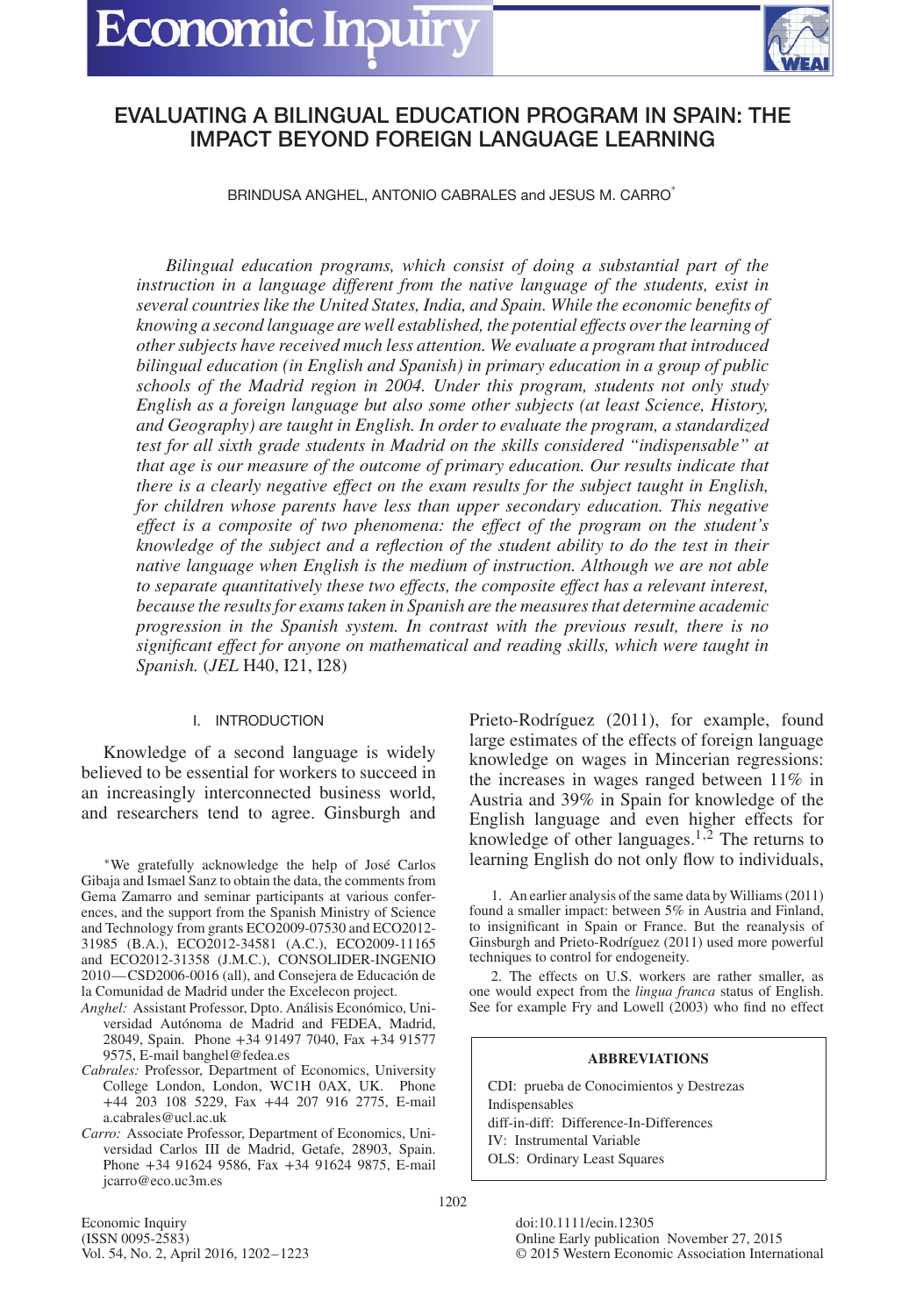the country as a whole may also benefit: Fidrmuc and Fidrmuc (2009) show, for example, that widespread knowledge of languages is an important determinant for foreign trade, with English playing an especially important role.

The private initiative has taken notice of these benefits of second-language acquisition. Many schools in Spanish-speaking countries, especially those that cater to the elites, offer bilingual education for their pupils; Banfi and Day (2004) document this for Argentina and Ordóñez (2004) for Colombia. The high returns for foreign language capabilities, and probably also the association with elite schools, have prompted several Spanish administrations to offer bilingual education in schools across the country. The ministry of education sponsors an agreement with the British Council that selects 80 schools all over Spain where instruction in English occupies a large percentage of the curriculum. Much more ambitious in scale is a program in the autonomous region of Madrid which in the academic year 2013–2014 has 406 public schools (316 primary schools and 90 high schools, around 40% of the total) where around 40% of the instruction, including all the science curriculum, is taught in English. $3$  These programs have been so successful with voters that both major parties included in their 2011 general election platforms the promise of extending the program to the whole nation.<sup>4</sup>

This expansion of bilingual programs where at least part of the instruction is in a foreign language (i.e., different from the mother tongue of students) is certainly not a Spanish phenomenon. Other important examples are the English schools in India (Munshi and Rosenzweig 2006) and the one-way foreign language immersion programs for native English speakers in the United States (Center for Applied Linguistics 2011).

on wages, or Saiz and Zoido (2005) who find an effect of about 5%.

3. Andalusia also has a bilingual program, but the percentage of instruction in English is smaller, around 20% of the instruction time.

4. See, for example, in the program of the socialist party PSOE, the statement "we will support the design of linguistic projects to support the learning of English. We will also support the schools offering bilingual education both in vocational training and at the university" [\(http://](http://www.psoe.es/saladeprensa/docs/608866/page/programa-electoral-para-las-elecciones-generales-2011.html) [www.psoe.es/saladeprensa/docs/608866/page/programa](http://www.psoe.es/saladeprensa/docs/608866/page/programa-electoral-para-las-elecciones-generales-2011.html)[electoral-para-las-elecciones-generales-2011.html\)](http://www.psoe.es/saladeprensa/docs/608866/page/programa-electoral-para-las-elecciones-generales-2011.html) or the one of conservative party PP, which states "we will promote Spanish–English bilingualism in the whole educational system from pre-school to university" [\(http://www.pp.es/](http://www.pp.es/actualidad-noticia/programa-electoral-pp&uscore;5741.html) [actualidad-noticia/programa-electoral-pp&uscore;5741](http://www.pp.es/actualidad-noticia/programa-electoral-pp&uscore;5741.html) [.html\)](http://www.pp.es/actualidad-noticia/programa-electoral-pp&uscore;5741.html).

It is thus clear, both to researchers and the general public, that learning a foreign language is important for economic reasons. But it also has some costs. The more obvious are the financial ones: the teachers may need to be hired, trained, or retrained, and given the market value of English knowledge they will be more costly than other teachers; some extra conversation assistants may need to be hired; if successful, demand will grow and the program may need to be expanded. But in addition to these costs time is finite, and there is hardly ever a free lunch in educational issues; so there may be other negative effects from the policy that have received much less attention. The aim of this study is precisely to test whether bilingual educational programs have a cost in terms of slower learning rates in other subjects.

To test this idea, we look at data from the bilingual education program in the region of Madrid. Although we will describe it in more detail later, the program (for primary schools) basically consists of using English to teach the subject called "Knowledge of the Environment," that includes all teaching of Science, History, and Geography. English is also used as the educational medium for Art and sometimes Physical Education, and of course the English language classes. Overall, teaching in English comprises between 10 and 12 of the 25 weekly hours of instruction.

To find out the effects of the program, we use a standardized exam that has been administered each year in all primary schools from the Spanish region of Madrid to sixth grade students (12–13 years of age), starting with the school year 2004/2005. The exam tests for what are called "Indispensable Knowledge and Skills" (CDI in its Spanish acronym) in three areas: Spanish language, Mathematics, and General Knowledge; the latter basically corresponds to the material taught in "Knowledge of the Environment." The exam results are anonymous, but each student answers a questionnaire that includes a host of socioeconomic background variables, which we can use as covariates. We use data from the first group of schools that became bilingual in the region of Madrid in 2004/2005, and we checked the results of the first- and second-treated student cohorts, which took the exam in 2009/2010 and in 2010/2011, respectively. We then repeat the analysis with the second group of schools that became bilingual for their first-bilingual cohort, whose students took the exam in 2010/2011.

We have to face a double self-selection problem. One is caused by schools who decide to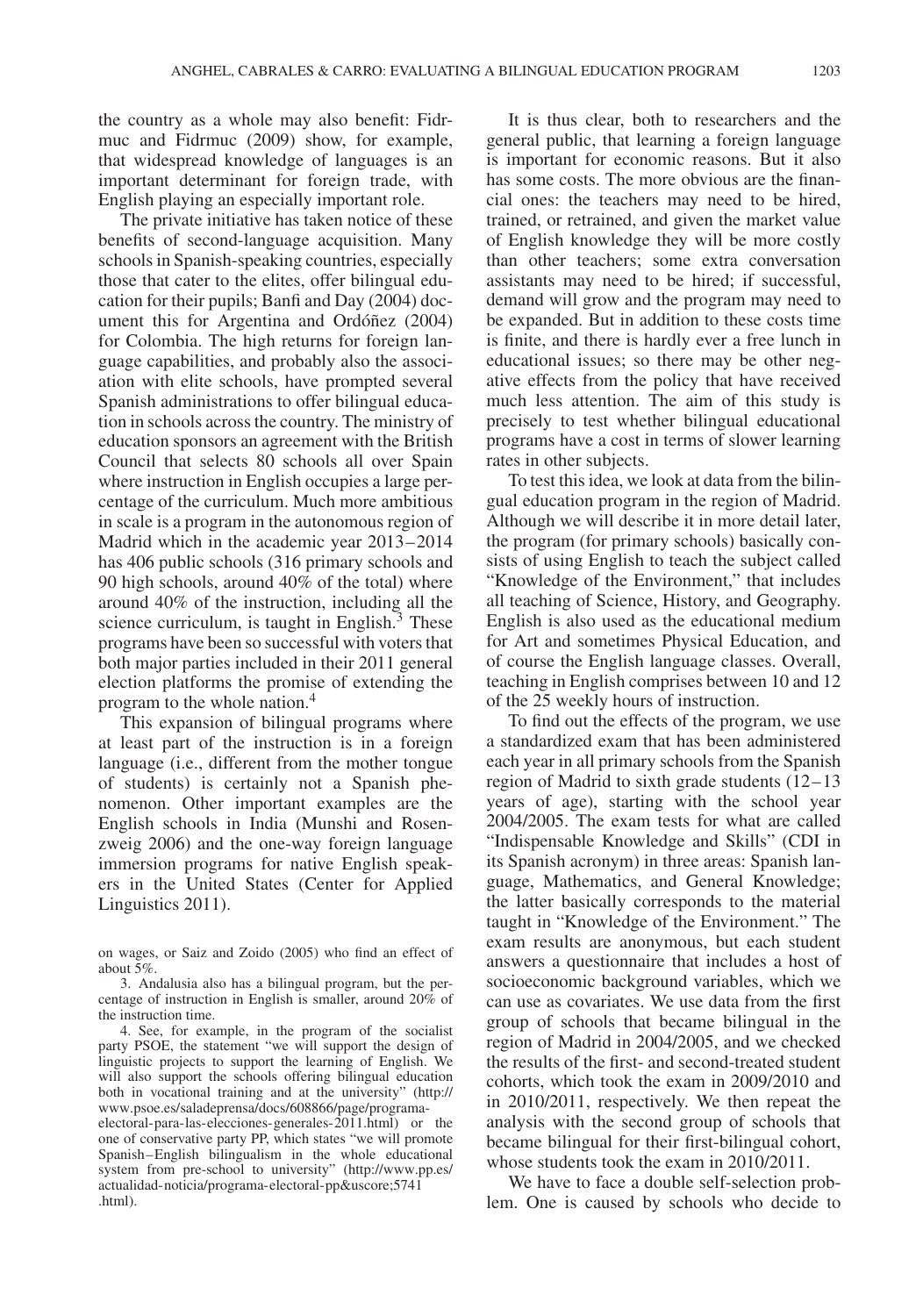apply for the program, and a second one caused by students when choosing school. We take several routes to control for these selection problems. The main route to control for self-selected schools is to take advantage of the test being conducted in the same schools before and after the program was implemented in sixth grade. To control for student self-selection, we combine the use of several observable characteristics (like parents' education and occupation) with the fact that most students were already enrolled at the different schools before the program was announced. That is, in order to control for endogeneity problems, we use a *difference-indifference* (diff-in-diff) approach with controls, comparing the exam results of children in the treated schools before and after they became bilingual with the group of nonbilingual schools before and after the treatment. Other ways of controlling for endogeneity, like using as instrument being enrolled at treated schools before the announcement of the program which is a proxy for exogenous "assignment to treatment" of students, confirm the diff-in-diff estimates.

For the first-treated cohort, we find that the effect of the program is not significantly different from zero for either Mathematics or Spanish language, although it goes from positive to negative. For General Knowledge, the bilingual program has a negative and significant effect on the exam results, for children of parents without a college education. The size of this effect is substantial, on the order of  $0.2$  standard deviations.<sup>5</sup> As General Knowledge is the only subject taught in English from the three present in the exam, it seems clear that the extra effort made to use English as the medium of instruction comes at the expense of a worsening in the results of standard examinations of that subject in Spanish. In a sense, there is a confound because it is possible that the students do not know less, but simply they do not know how to express it in Spanish. $<sup>6</sup>$  But, even if</sup> that is the case, this would also suggest that the level of linguistic competence in English is not enough to leap through that barrier. And, possibly more importantly, other standardized examinations which, unlike the CDI, do have academic consequences (at the end of secondary and at the entry to university) are in Spanish, so a negative result in CDI is still an outcome of interest.

In the group of schools that started to participate in 2004, the results for the second cohort of students exposed to the program are very similar, even quantitatively, to those of the first cohort. However, for the group of schools that started to participate in 2005, the effects are also negative and significant only for General Knowledge, but they are smaller in size and only for children of parents with less than upper secondary education. We conjecture that this is because of a better selection of those schools in terms of the English knowledge of the teachers, because for that group of schools the conditions to be a part of the program were made stricter in that dimension.

There is a large body of research aimed at understanding the effects of bilingual education programs for immigrants in the United States. This literature finds mostly positive results of those programs. Willig (1985) concludes that the better the experimental design of the study, the more positive results were the effects of bilingual education, and Greene (1998) in another meta-study of the literature asserts that "an unbiased reading of the scholarly research suggests that bilingual education helps children who are learning English." Jepsen (2009), on the other hand, finds that "students in bilingual education have substantially lower English proficiency than other English Learners in first and second grades. In contrast, there is little difference between bilingual education and other programs for students in grades three through five." But those are typically programs for immigrants into a foreign country, so the external validity to our population of those results is rather unclear.

There is much less evidence regarding the effects of the foreign language programs aimed to immerse native English speakers in a foreign language in the United States, or regarding bilingual education in English for countries whose official language is not English. An exception

<sup>5.</sup> This is close in magnitude to the effects found by Angrist and Lavy (1999) in Israel for a class reduction of eight students, and by Krueger (1999) for the Tennessee STAR experiment, which reduced class size by seven students.

<sup>6.</sup> Hofstetter (2003) uses data of middle-school students in a low-income, predominately Latino area of southern California to study the effect for English language learners of different linguistic accommodations of standardized tests in Mathematics. What is relevant for our study is that part of the sample considered by Hofstetter (2003) was instructed in English. Of those students, some were tested in the language of instruction (English), while others were tested in their native language (Spanish). Hofstetter (2003) finds a negative effect of this particular mismatch between the language

of instruction and the language of the test. Unfortunately, the institutional and the socioeconomic framework for these data are very different from the ones in our study, so we think that it would not be prudent to draw quantitative conclusions from Hofstetter (2003) about which part of the effect we find in general knowledge is due to the mismatch between instruction and testing language.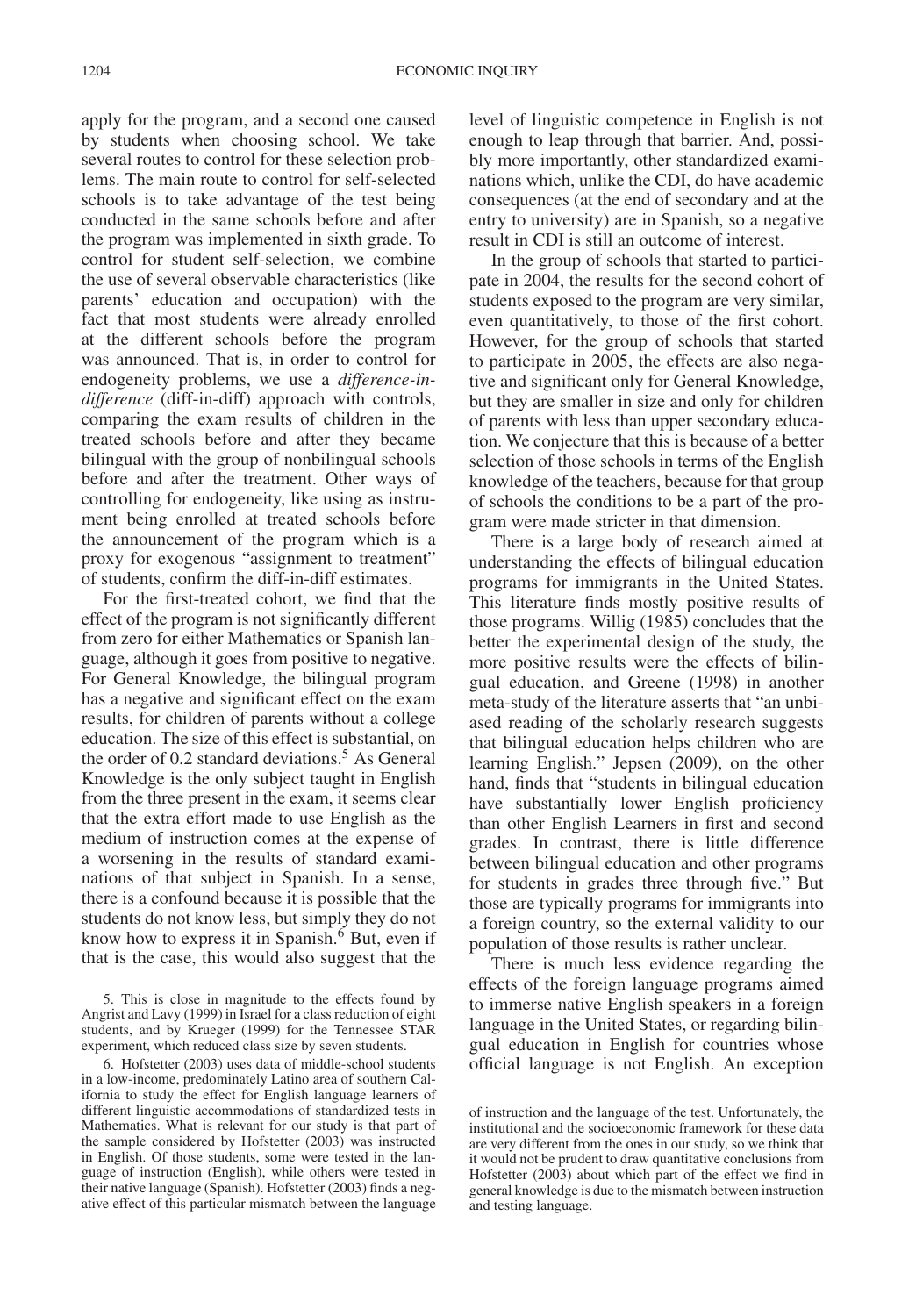is Admiraal, Westhoff, and de Bot (2006), who study the effect of the use of English as the language of instruction for secondary education in The Netherlands. They state that "No effects have been found for receptive word knowledge and no negative effects have been found with respect to the results of their school leaving exams at the end of secondary education for Dutch and subject matters taught through English." It is hard to know what to make of the differences between our two studies, because the educational systems are very different, as are the societies where the programs are administered. But an intriguing question arises: could the costs of bilingual education be lowered if the program was started in high school? This is an important question for further research.

This study is organized as follows. Section II describes the institutional setup and the program in some detail. Section III discusses the data and the econometric model. Section IV contains the main results of this study and it has some additional estimations and robustness checks. Section V contains conclusions.

#### II. INSTITUTIONAL BACKGROUND AND DESCRIPTION OF THE PROGRAM

The order from the regional ministry of Madrid that initiated the bilingual school program argues that it is needed because "The full integration of Spain in the European context implies that students need to acquire more and better communication skills in different European languages. Being able to develop their daily and professional activities using English as a second language opens new perspectives and new relationship possibilities to students of bilingual schools in the Autonomous Region of Madrid." The integrated European labor and trading market is thus the reason used by the administration for fostering the program.

This is a good reasoning: in the current recession with a general unemployment rate above 26% and a youth unemployment rate of 57%, only 39,690 Spaniards emigrated in the first semester of 2013. This contrasts markedly with the over 6 million unemployed, or with the 40,000 yearly emigrants that Bergin et al. (2009) estimate for Ireland, a country ten times smaller than Spain and with half its unemployment rate. Of course, there are many reasons for this, Bentolila and Ichino (2008) argue that the welfare state and the family make it possible to accommodate big unemployment shocks, but the welfare state and the family are similar in Spain and Ireland, so it is indeed quite likely that the lack of proficiency of adult Spanish cohorts in English is one problem hindering the emigration that the unemployment figures would suggest should be a safety valve for the situation.

The Spanish educational system is composed of 6 years of primary school, 4 years of compulsory secondary education (educacion secundaria obligatoria) and 2 years of noncompulsory education, which is divided into vocational training (ciclos formativos) and preparation for college (bachillerato). There are also 3 years of free publicly funded preschool, from ages 3 to 5. More than 96% of the students in the Madrid Region attended preschool. The preschool children share the premises with those in primary school. Also, the preschoolers in one location have precedence over other children applying to the same primary school. As a consequence of this precedence rule, most students at the primary level come from the preschool in the same location. In fact, if all the vacancies for 3 years old are filled and none of them leaves the school at the primary level, there will not be any vacancies at that level in that cohort. As a result, the school choice is almost universally made when the student is 3 years old. After that time, school changes are not frequent, because it becomes extremely difficult to enter schools with high demand.

The facts mentioned about school choice and selection in the previous paragraph are important for our study. The bilingual program is applied at the primary school level, not at preschool. Since at the time the bilingual program was designed and announced, there were students already in the preschool level at the selected schools, their parents' school choices were made 3 years prior to that moment, when the program did not exist and was not even planned. For this reason, the differences between the first cohort of treated students and the previous cohorts cannot be related to the introduction of the program.

The program started with children in the first grade of the selected primary schools in the school year 2004/2005 and left others in the same school, and all in the remaining schools, untreated. The program progressed with their school training for those treated students. The students from the treated schools from cohorts starting before the first year of the treatment do not participate in the program at all, and they remain with the same course of study as students in untreated schools. Successive cohorts from the treated schools have also been treated, and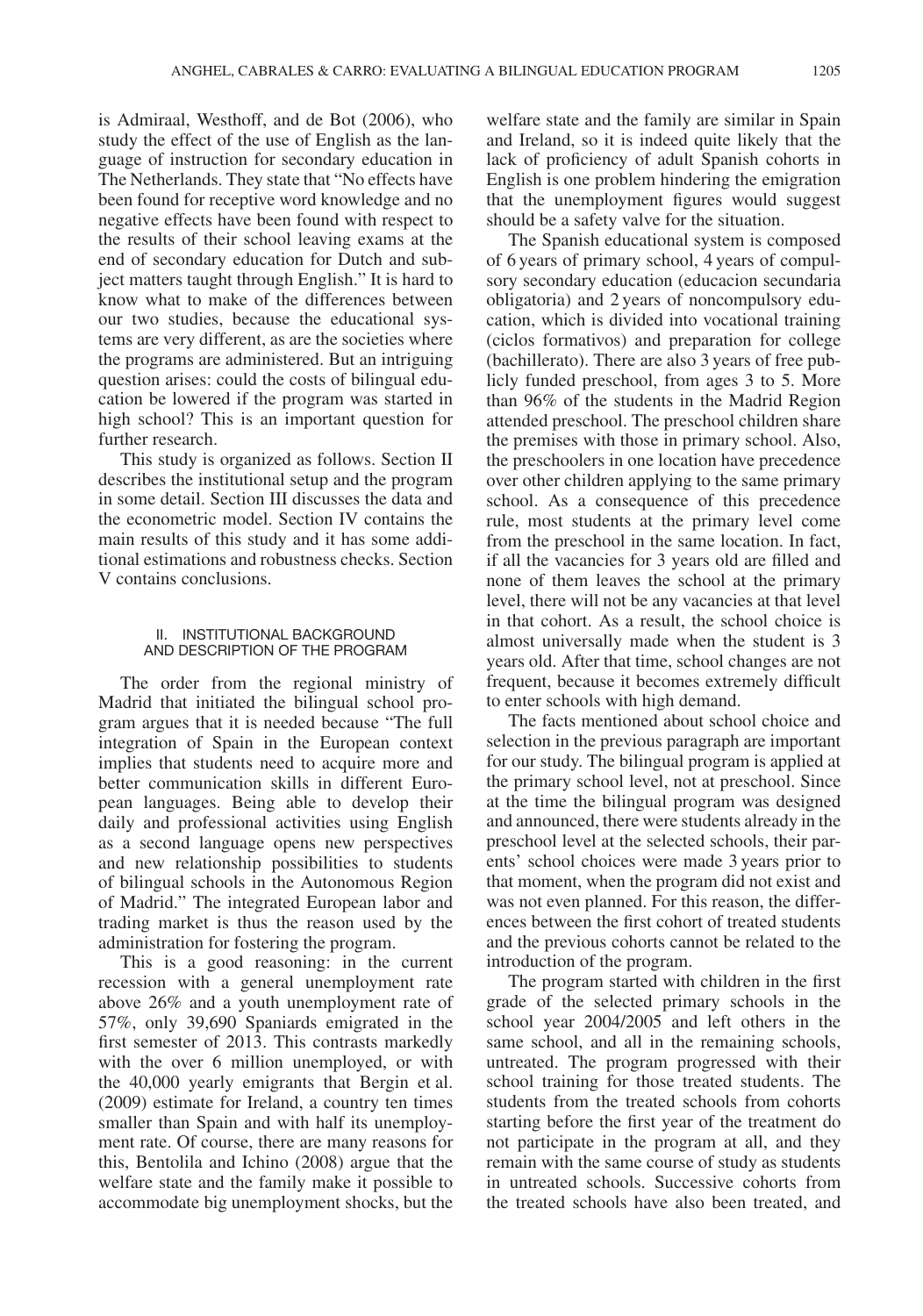additional primary schools joined the program in successive years, always starting the treatment with first graders. Our data cover only the schools from the first cohort. Once the students from the 2004/2005 cohort reached secondary education (in 2010/2011), a second phase kicked in, and some high schools joined the program. As that phase of the program is still in progress, we will not be able to analyze it.

The program was initiated in 2004 with a call for applications by schools, of which 25 were selected in the first year, $7$  with initial plans for extension up to 110, which were later expanded to the present 316 schools because of the high demand (out of a total of about 780 public schools). A school wishing to be selected for the program had to submit an application. The three criteria used to evaluate those applications are:

1. *Degree of acceptance of the educational community* expressed through the support received by the application by the school teachers and the School Board (a decision making body composed of the principal and elected teachers and parents).

2. *Feasibility of the application*. This will take into account the previous experience of the school (some schools had started small pilot programs on their own), teaching staff, particularly the teachers with an English specialization, the school resources, and the number of classes and students.

3. *Balanced distribution of selected schools between the different geographical areas*, taking into account the school population between 3 and 16.

The selected schools were not the 25 that best meet the first two criteria because of the criterion for geographical equity. However, the selected schools had all close to top grades in those criteria.

For the schools that were selected into the program in the following years, from 2005 onwards, the criteria used in the evaluation changed in one significant way. The former rule 3 was replaced by:

3′ . *English level of the teachers in the school*. This level is verified either with some official certificate (such as those awarded by the University of Cambridge) that accredits a sufficient level of command of the English language or by an evaluation done directly by the education department of the regional government.

The balanced distribution is still mentioned as a desirable property of the allocation, but it is not given explicit points.

The order calls bilingual a school where the language of instruction is English during at least one third of the school time, and where English language classes take five weekly periods (of 45–60 minutes). It explicitly excludes the Spanish language and Mathematics classes from being taught in English.

In Table 1, we describe the weekly curriculum from first to sixth grade in both bilingual and nonbilingual schools $8$  so that the margin of autonomy in the number of teaching hours in bilingual schools becomes clear.

With Knowledge of the Environment (a subject encompassing Science, Geography, and History) plus five periods of English, the minimum is accomplished (remember that a school is considered bilingual if instruction is carried out in English *at least* one third of the school time). Different schools choose whether to increase the English instruction by also teaching in that language Art, Physical Education, and Religion (or its alternative for those not wanting Religion, which is mostly a class in social norms and culture). Expansion of English instruction from the minimum depends on the availability of teachers, but most schools end up having above 40% of the instruction in English.

The program is certainly not costless. The teachers involved in it receive a complement over their basic wage based on the "extra dedication that results in a longer workday, because of the higher demands imposed by the activities of class preparation, processing, and adaptation of materials into other languages, and regular attendance at coordination meetings outside school hours." The extra work is estimated by the order to be "on average of 3 hours per week for teachers, and 4 hours for coordinators." The order does not say how the administration arrived at this estimate. To compensate for the extra dedication, the coordinators of the program in each school receive 1,980 euros a year; a teacher who teaches more than 15 hours in English, for subjects different than English language, 1,500 euros; between 8 and 15 hours, 1,125 euros; and less than 8 hours, 750 euros. The program

<sup>7.</sup> In fact, there were 26 schools that became bilingual in 2004/2005, out of which we have enough information on 25 schools.

<sup>8.</sup> The schedule in Table 1 applies to all schools in each category (bilingual and nonbilingual). In Spain, schools have no freedom in the number of hours the teachers dedicate to each of the subjects.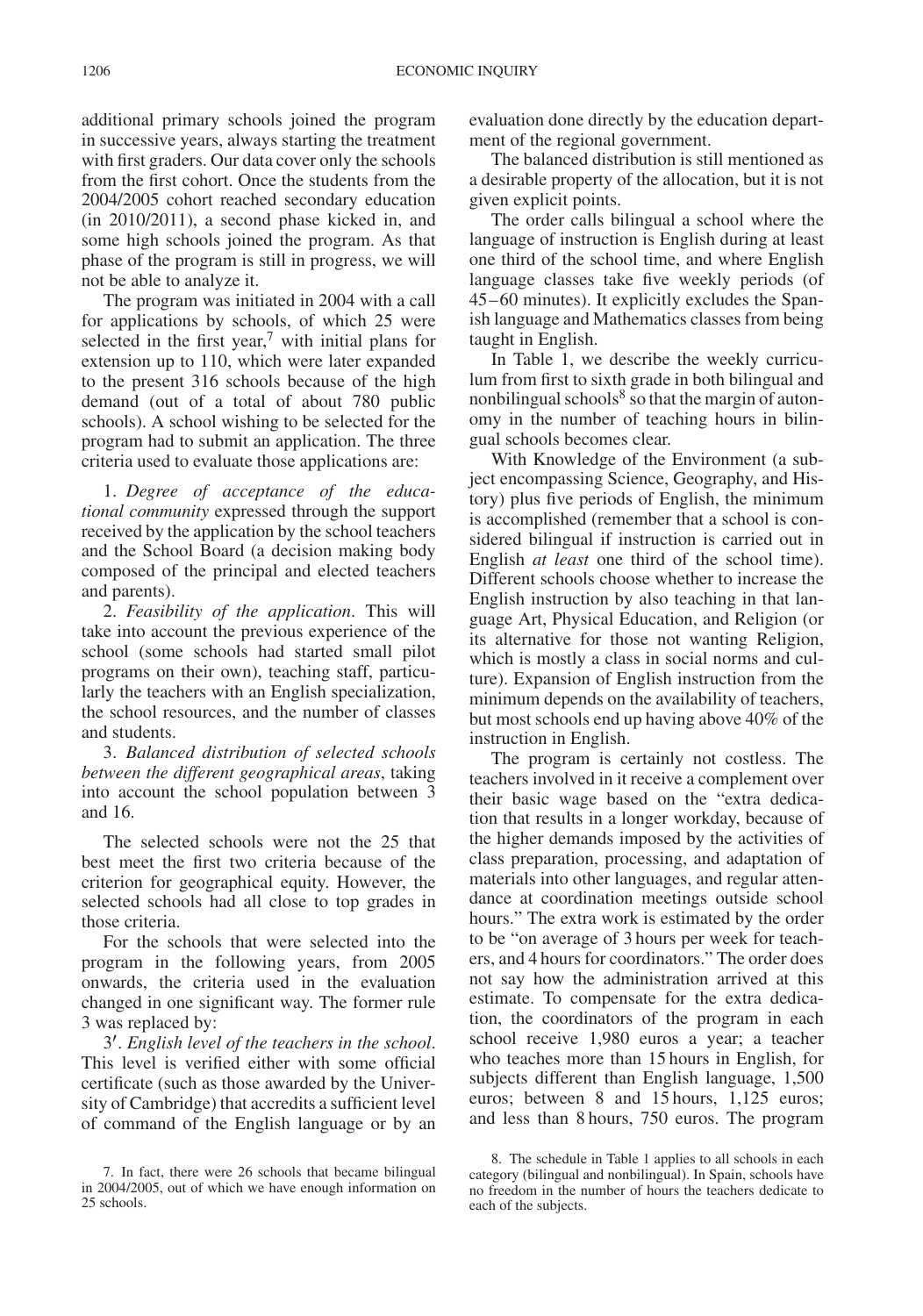|                                 |                                                                | <b>Number of Weekly Hours</b>                            |                                                               | <b>Number of Weekly Hours</b><br><b>Bilingual Schools</b>      |                                                          |                                                               |  |  |
|---------------------------------|----------------------------------------------------------------|----------------------------------------------------------|---------------------------------------------------------------|----------------------------------------------------------------|----------------------------------------------------------|---------------------------------------------------------------|--|--|
|                                 |                                                                | <b>NonBilingual Schools</b>                              |                                                               |                                                                |                                                          |                                                               |  |  |
| Areas                           | <b>First Cycle</b><br><b>First and</b><br><b>Second Grades</b> | <b>Second Cycle</b><br>Third and<br><b>Fourth Grades</b> | <b>Third Cycle</b><br><b>Fifth and</b><br><b>Sixth Grades</b> | <b>First Cycle</b><br><b>First and</b><br><b>Second Grades</b> | <b>Second Cycle</b><br>Third and<br><b>Fourth Grades</b> | <b>Third Cycle</b><br><b>Fifth and</b><br><b>Sixth Grades</b> |  |  |
| Knowledge of the<br>environment |                                                                |                                                          |                                                               | 2.5                                                            | 2.5                                                      | 2.5                                                           |  |  |
| Art                             |                                                                | 2.5                                                      | 2.5                                                           | 1.5                                                            | 1.5                                                      | 1.5                                                           |  |  |
| Physical education              |                                                                | 3                                                        | 2.5                                                           |                                                                | 1.5                                                      | 1.5                                                           |  |  |
| Spanish language                |                                                                |                                                          |                                                               |                                                                |                                                          |                                                               |  |  |
| Foreign language                |                                                                | 2.5                                                      |                                                               |                                                                |                                                          |                                                               |  |  |
| Mathematics                     |                                                                | 4                                                        |                                                               |                                                                |                                                          |                                                               |  |  |
| Culture, religion               | 1.5                                                            | 1.5                                                      | 1.5                                                           | 1.5                                                            | 1.5                                                      | 1.5                                                           |  |  |
| Recess                          | 2.5                                                            | 2.5                                                      | 2.5                                                           | 2.5                                                            | 2.5                                                      | 2.5                                                           |  |  |
| Extra hours                     |                                                                |                                                          |                                                               |                                                                | 1.5                                                      | 1.5                                                           |  |  |
| Total                           | 25                                                             | 25                                                       | 25                                                            | 25                                                             | 25                                                       | 25                                                            |  |  |

**TABLE 1** Weekly Schedule by Area in Primary School, NonBilingual and Bilingual Schools

*Note*: Extra hours in bilingual schools can be assigned to any English-taught subject, usually Knowledge of the Environment.

provides "conversation assistants" to schools, typically college students from English-speaking countries. Finally, the program provides training courses in English for teachers, both in Spain and abroad. In the latter case, the program covers transportation, living expenses, and fees for English schools, mostly in the United Kingdom and Ireland.

In order to teach in English, the teachers have to be either specialists in English or pass an exam. The exam is divided into two parts. The first part is a written exam, where they are tested on reading, writing, and listening comprehension, plus vocabulary and grammar. The second part is oral and it involves a 20-minute conversation with the examiner.

### III. DESCRIPTION OF DATA AND ECONOMETRIC MODEL

### *A. Description of Data*

Our data come from a standardized exam that has been administered each year in all primary schools from the Spanish region of Madrid to sixth grade students (12–13 years of age), starting with the school year 2004/2005.<sup>9</sup> The exam is called CDI (*prueba de Conocimientos y Destrezas Indispensables*), which means "Indispensable Knowledge and Skills Exam." It is compulsory for all schools (public, private, or charter). Like the Organization for Economic Co-operation and Development's PISA exam, the CDI exam does not have any academic consequences for the students, it is only intended to give additional information to teachers, parents, and students.

The exam consists of two parts of 45 minutes each: the first part includes tests of dictation, reading, language, and General Knowledge and the second part is composed of mathematics exercises. We use the exam scores as a measure of student achievement, standardized to the yearly mean, in General Knowledge (whose contents are close to the subject "Knowledge of the Environment" which is taught in English) and in reading and mathematics (which are taught in Spanish). The exams are conducted in Spanish for all students, whether or not they were in a bilingual school.

Before taking the exam, a short questionnaire is filled out by each student.<sup>10</sup> In the questionnaire, the students are asked a few questions about themselves, their parents, and the environment in which they are living. The answers to these questions provide rich information on individual characteristics of students: from the questionnaire we obtain the age of the student; the country of birth, which we divide into Spain, China, Latin America, Morocco,

<sup>9.</sup> Since the school year 2009/2010, the exam is also administered to all students in the third grade of compulsory secondary education (14–15 years old).

<sup>10.</sup> The exam results are anonymized and only the students and their families know individual results. For this reason, we cannot use any measure of lagged achievement in the analysis. Hence, for identification we need to rely on our diff-in-diff strategy and on the individual sociodemographic controls from the student questionnaire. If this identification strategy is valid, then the availability of information on lagged achievement would only serve to gain more precision.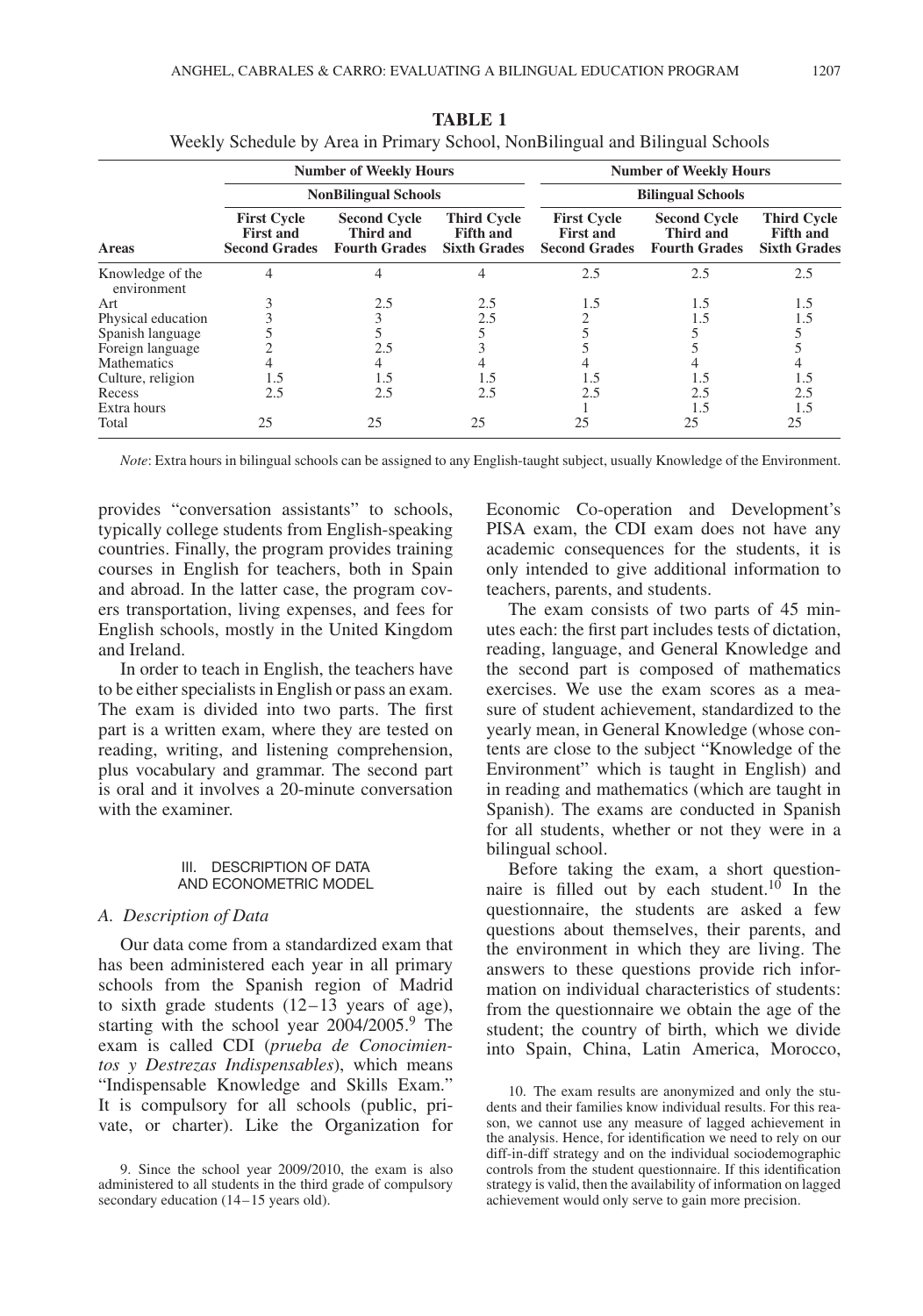Romania, and other, to have a sufficient number of observations in each category; the level of education of the parents; the occupation of the parents; the composition of the household in which the students lives; and the age at which the student started to go to school or preschool. From the exam, we have information at student level on gender, whether the student has any special educational needs and any disability.

Regarding the education of the parents, students were asked to provide this information for both the mother and the father. In order to facilitate the interpretation, we choose the highest level of education between the mother and the father. We distinguish the following categories: university education, higher secondary education, vocational training, lower secondary education, and no compulsory education. The same applies to the occupation of the parents: because we have the occupation of both the mother and the father, we choose the highest level between them. Thus, we differentiate between the following categories: professional occupations (e.g., teacher, researcher, doctor, engineer, lawyer, psychologist, artist, etc.); business and administrative occupations (e.g., chief executive officer, civil servant, etc.); and blue-collar occupations (e.g., shop assistant, fireman, construction worker, cleaning staff, etc.). $^{11}$ 

The variable on the composition of the household of the student comes from the answers to the question: "With whom do you usually live?" We differentiate the following seven categories: lives only with the mother, lives with the mother and one sibling, lives with the mother and more than one sibling, lives with the mother and the father, lives with the mother and the father and one sibling, lives with the mother and the father and more than one sibling, and other situations.

*First Group of Schools Implementing the Program.* The dataset with more information available for our empirical analysis comes from the first cohort of treated students in bilingual schools in the region of Madrid. They started first grade of primary school in 2004/2005, and took the CDI exam in 2009/2010. This firsttreated cohort is from the 25 schools that firstly implemented the bilingual program.<sup>12</sup>

11. Robustness checks using separately the education of each parent yield very similar results.

12. The schools first selected to implement the program in 2004/2005 were actually 26, but due to unknown reasons we do not observe one of those schools in the year before the first-treated students finish. Therefore, we have to restrict our analysis to the 25 schools for which we have information.

In order to control for the endogeneity problems caused by self-selection of students and schools which we will explain below, we use a diff-in-diff approach. We compare the performance of children in the treated schools before and after they became bilingual with the group of nonbilingual schools before and after the treatment. Thus, we employ the data for 2008/2009 and 2009/2010 cohorts. The four groups that we analyze are the following: the group of bilingual schools in 2008/2009 (the treatment group before the treatment), the group of nonbilingual schools in 2008/2009 (the control group before the treatment), the group of bilingual schools in 2009/2010 (the treatment group after the treatment), and the group of nonbilingual schools in 2009/2010 (the control group after the treatment).

Table 2 provides descriptive statistics of these four groups. If we compare the schools where the bilingual program was introduced, before and after the treatment, we see an increase in the proportion of students with characteristics that are positively correlated with academic performance. More concretely, the proportion of children whose parents have university education increases from 33% to 39%, the proportion of children whose parents have lower secondary education decreases from 26% to 22%, and the proportion of children whose parents did not finish compulsory studies also decreases from 8% to 5%. There are also important changes with regards to the occupations of the parents of children from these two cohorts: the proportion of children whose parents have professional occupations increases from 24% to 29% and the proportion of children whose parents have blue-collar occupations decreases from 58% to 51%.

Furthermore, in the treated school, there is an increase in the proportion of Spanish students from 81% in the year before treatment to 87% in the first-treated cohort, which translates into a decrease in the proportion of immigrant students (the most important change is in the reduction of the proportion of Latin American students from 10% to 6%, whose performance is generally worse than that of Spanish students or even of other immigrants, after conditioning on observables [Anghel and Cabrales 2014]). We also detect an increase in the percentage of children who started school before 3 years from 46% to 51%.

However, if we look at the control group, we do not see any important changes in the composition of cohorts from one year to another: these proportions remain almost constant in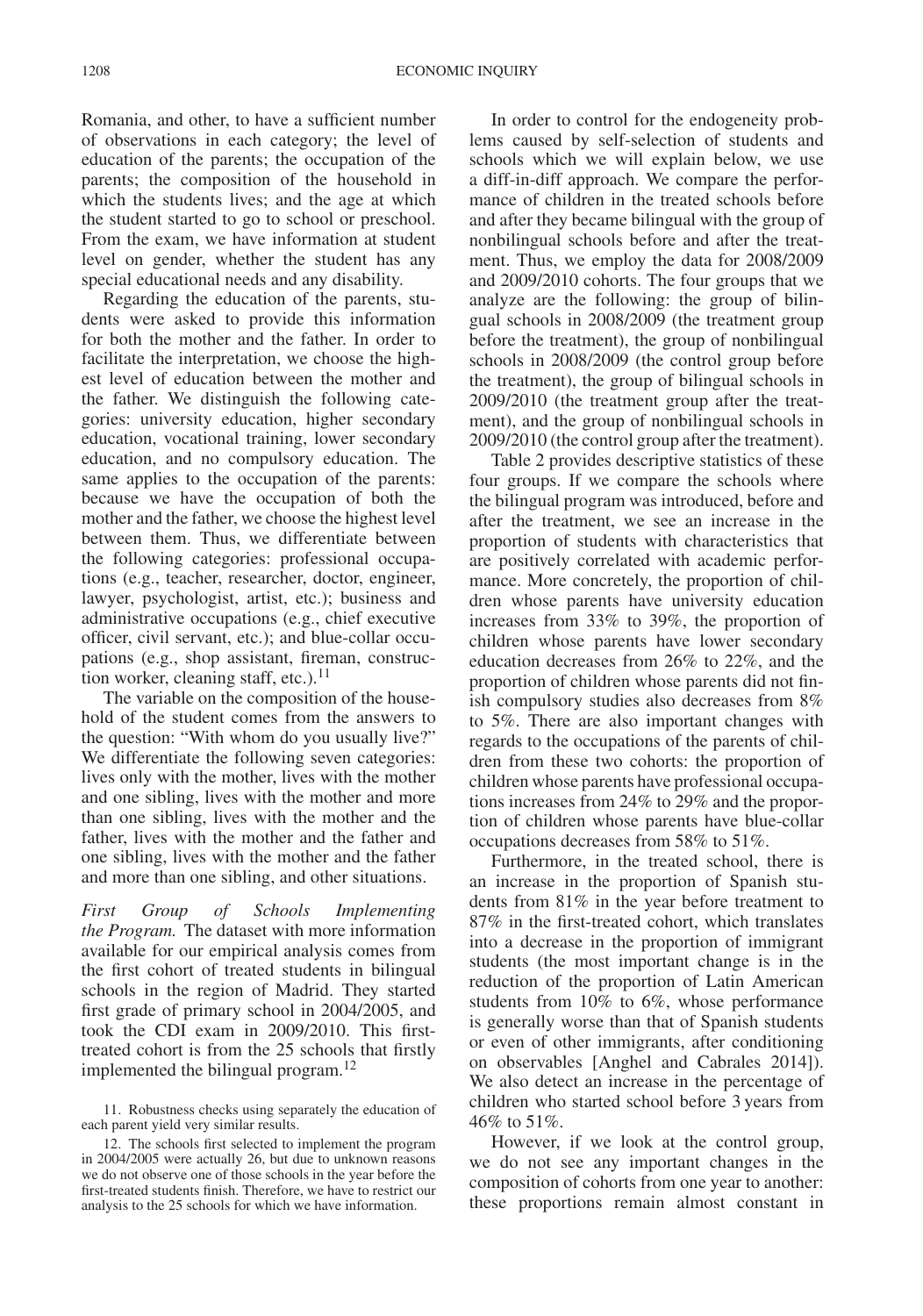|                                | <b>Treatment</b><br><b>Before</b> | <b>Control</b><br><b>Before</b> | <b>Treatment</b><br>After | Control<br>After |              | <b>Standard</b>      |
|--------------------------------|-----------------------------------|---------------------------------|---------------------------|------------------|--------------|----------------------|
| <b>Variable</b>                | Mean                              | Mean                            | Mean                      | Mean             | Diff-in-Diff | Error (Diff-in-Diff) |
| Subjects                       |                                   |                                 |                           |                  |              |                      |
| Mathematics                    | 8.94                              | 9.54                            | 10.55                     | 10.88            | 0.26         | 0.230                |
| Reading                        | 2.87                              | 2.93                            | 3.53                      | 3.59             | 0.01         | 0.062                |
| General knowledge              | 2.28                              | 2.35                            | 3.17                      | 3.37             | $-0.13$      | 0.057                |
| Subjects-standard              |                                   |                                 |                           |                  |              |                      |
| <b>Mathematics</b>             | $-0.11$                           | 0.00                            | $-0.06$                   | 0.00             | 0.05         | 0.042                |
| Reading                        | $-0.04$                           | 0.00                            | $-0.04$                   | 0.00             | 0.00         | 0.042                |
| General knowledge              | $-0.05$                           | 0.00                            | $-0.15$                   | 0.00             | $-0.11$      | 0.042                |
| Individual characteristics     |                                   |                                 |                           |                  |              |                      |
| Female                         | 0.50                              | 0.49                            | 0.51                      | 0.49             | 0.01         | 0.022                |
| Student with special education | 0.11                              | 0.07                            | 0.06                      | 0.06             | $-0.04$      | 0.011                |
| Student with disability        | 0.04                              | 0.03                            | 0.03                      | 0.03             | $-0.01$      | 0.007                |
| Student's age                  | 12.15                             | 12.14                           | 12.12                     | 12.14            | $-0.04$      | 0.017                |
| <b>Student Spain</b>           | 0.81                              | 0.81                            | 0.87                      | 0.81             | 0.06         | 0.017                |
| Student Romania                | 0.03                              | 0.02                            | 0.02                      | 0.02             | $-0.01$      | 0.007                |
| <b>Student Morocco</b>         | 0.01                              | 0.01                            | 0.00                      | 0.01             | 0.00         | 0.005                |
| Student Latin America          | 0.10                              | 0.11                            | 0.06                      | 0.10             | $-0.03$      | 0.013                |
| Student China                  | 0.00                              | 0.01                            | 0.00                      | 0.01             | 0.00         | 0.003                |
| Student other                  | 0.05                              | 0.04                            | 0.04                      | 0.05             | $-0.01$      | 0.009                |
| Parent education               |                                   |                                 |                           |                  |              |                      |
| University                     | 0.33                              | 0.48                            | 0.39                      | 0.47             | 0.07         | 0.023                |
| Higher secondary               | 0.21                              | 0.17                            | 0.20                      | 0.18             | $-0.02$      | 0.018                |
| Vocational training            | 0.12                              | 0.12                            | 0.14                      | 0.12             | 0.01         | 0.015                |
| Lower secondary                | 0.26                              | 0.17                            | 0.22                      | 0.17             | $-0.04$      | 0.017                |
| Did not finish compulsory      | 0.08                              | 0.06                            | 0.05                      | 0.05             | $-0.02$      | 0.011                |
| Parent profession              |                                   |                                 |                           |                  |              |                      |
| Business, civil servant        | 0.17                              | 0.22                            | 0.19                      | 0.22             | 0.02         | 0.018                |
| Professional                   | 0.24                              | 0.33                            | 0.29                      | 0.33             | 0.05         | 0.020                |
| Blue collar                    | 0.58                              | 0.46                            | 0.51                      | 0.45             | $-0.06$      | 0.022                |
| Age starting school            |                                   |                                 |                           |                  |              |                      |
| Start school before 3          | 0.46                              | 0.51                            | 0.51                      | 0.54             | 0.02         | 0.022                |
| Preschool 3-5                  | 0.49                              | 0.44                            | 0.47                      | 0.43             | 0.00         | 0.021                |
| Start school at 6              | 0.03                              | 0.03                            | 0.02                      | 0.02             | $-0.01$      | 0.007                |
| Start school after 6           | 0.02                              | 0.01                            | 0.01                      | 0.01             | $-0.01$      | 0.005                |
| Observation of schools         | 25                                | 1,201                           | 25                        | 1,217            |              |                      |
| Observation of students        | 1,135                             | 55,793                          | 1,145                     | 53,150           |              |                      |

**TABLE 2** Descriptive Statistics Benchmark

both years (at most there is a difference of one decimal).

The numbers presented above indicate that there has been a change (certainly not large and perhaps endogenous) in the characteristics of the students enrolled in the bilingual schools from the period before to the one after the treatment. This change involves an improvement in student characteristics, such as the level of education and the occupation of parents, or their nationality, which are known to be determinants of the academic performance of children. The same change could be taking place in other unobservable determinants. In our analysis of this issue, we will use the additional information that we describe in the following paragraphs to account for these changes.

We obtained the list of children who attended the treated schools since they were 5 years old, the last year of preschool education. With that list, first, we analyze the group of schools where the number of children who entered after they became bilingual (i.e., children who were not enrolled in that school when they were 5 years old) is less than 4 (i.e., about 16% in the average class of 25). There are eight treated schools that satisfy this condition. As before, we compare these schools before they became bilingual (the 2008/2009 cohort) and after they became bilingual (the 2009/2010 cohort) and we use as a control group the group of nonbilingual schools (we drop from the descriptive statistics the other 17 bilingual schools).

The descriptive analysis in Table 3 shows a very similar picture to the one in Table 2. We see that the change in the characteristics of students from the year in which they became bilingual to the next one goes in the same direction and is quantitatively similar as for the whole sample. We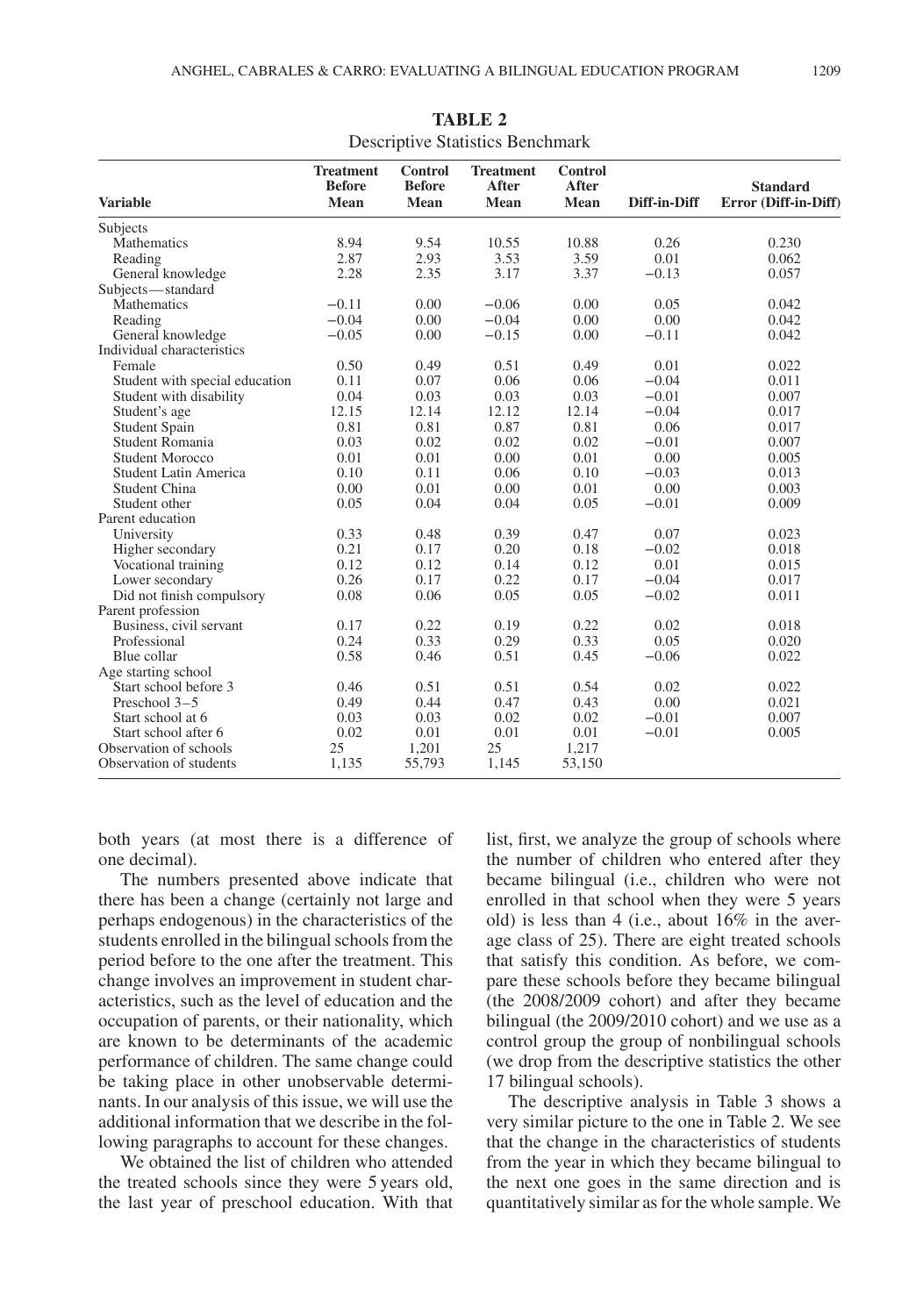**TABLE 3** Descriptive Statistics—Schools with Few Movements

| <b>Variable</b>                | Eight<br><b>School</b><br><b>Before</b><br>Mean | Eight<br>School<br>After<br>Mean |
|--------------------------------|-------------------------------------------------|----------------------------------|
| Subjects                       |                                                 |                                  |
| Mathematics                    | 8.73                                            | 10.48                            |
| Reading                        | 2.92                                            | 3.61                             |
| General knowledge              | 2.28                                            | 3.11                             |
| Subjects-standard              |                                                 |                                  |
| Mathematics                    | $-0.15$                                         | $-0.07$                          |
| Reading                        | $-0.01$                                         | 0.02                             |
| General knowledge              | $-0.05$                                         | $-0.20$                          |
| Individual characteristics     |                                                 |                                  |
| Female                         | 0.49                                            | 0.50                             |
| Student with special education | 0.08                                            | 0.07                             |
| Student with disability        | 0.05                                            | 0.04                             |
| Student's age                  | 12.17                                           | 12.12                            |
| Student Spain                  | 0.85                                            | 0.93                             |
| Student Romania                | 0.02                                            | 0.01                             |
| Student Morocco                | 0.01                                            | 0.00                             |
| Student Latin America          | 0.10                                            | 0.05                             |
| <b>Student China</b>           | 0.00                                            | 0.00                             |
| Student other                  | 0.03                                            | 0.01                             |
| Parent education               |                                                 |                                  |
| University                     | 0.27                                            | 0.36                             |
| Higher secondary               | 0.20                                            | 0.22                             |
| Vocational training            | 0.15                                            | 0.12                             |
| Lower secondary                | 0.31                                            | 0.25                             |
| Did not finish compulsory      | 0.08                                            | 0.05                             |
| Parent profession              |                                                 |                                  |
| Business, civil servant        | 0.17                                            | 0.20                             |
| Professional                   | 0.23                                            | 0.26                             |
| Blue collar                    | 0.60                                            | 0.54                             |
| Age starting school            |                                                 |                                  |
| Start school before 3          | 0.46                                            | 0.55                             |
| Preschool 3-5                  | 0.52                                            | 0.44                             |
| Start school at 6              | 0.02                                            | 0.01                             |
| Start school after 6           | 0.01                                            | 0.00                             |
| Observation of schools         | 8                                               | 8                                |
| Observation of students        | 416                                             | 434                              |

observe an important increase in the proportion of students whose parents have university degrees, from 27% in the pretreatment cohort to 36% in the posttreatment cohort, and a decrease in the proportion of students whose parents did not finish compulsory education (from 8% to 5%). We also identify a small increase in the proportion of students whose parents have professional occupations and a small drop in the proportion of students whose parents have blue-collar occupations. Furthermore, there is an increase in the proportion of Spanish students from one cohort to the next one in the treated schools and there is a big drop in the proportion of Latin American students. Finally, the percentage of children who started to go to preschool before 3 years old increases by 6% points (from 44% to 50%). Altogether, the selection problem that we detected with the full sample persists in the sample of eight schools with very few incoming students after they became bilingual.

Second, we restrict further the group of students we analyze, by studying only the characteristics of the group of children that were already enrolled in the 25 treated schools since they were 5 years of age. The introduction of the bilingual education program was not announced in advance of enrolling those children in the treated schools. This analysis produces almost identical conclusions as in the previous cases (Table 4): we detect an increase in the proportion of students with characteristics that are positively correlated with their academic performance and this fact reveals once again a selection problem.

Third, we analyze the group of new incoming children in the 25 schools that became bilingual in 2004/2005, in order to see whether their demographic characteristics could be a partial source of endogeneity.

From Table 5, it is clear that these students have a socioeconomic background which is very similar to the one of the remaining students of the bilingual schools. There is only one exception; it looks like the proportion of immigrant students among the new incoming students is significantly higher: about 29% of the new incoming students are immigrants (out of which 12% are Latin Americans) while only 13% of all students in the bilingual schools are immigrants (out of which 6% are Latin American).

Finally, we examine the sample of schools that applied unsuccessfully to the call for the bilingual education program, and whose score was very close to the cut-off for being part of the program. There are 38 schools that satisfy these conditions. If these schools are similar to the schools that became part of the program, they would represent a better control group than the whole group of schools. In addition, if we see for those schools a similar change in demographics from one year to the next one as the change that we see for our treated group, this could indicate that the explanation for this change does not necessarily lie in the introduction of the bilingual education program.

The descriptive statistics of these schools in Table 6 reveal that both hypotheses are partially valid. First, these schools are more similar in demographics to the treated bilingual schools than to the schools from the complete control group (comparison with column 3 from Table 2). However, there are differences: the most important difference is that the proportion of Latin American students in this new group of schools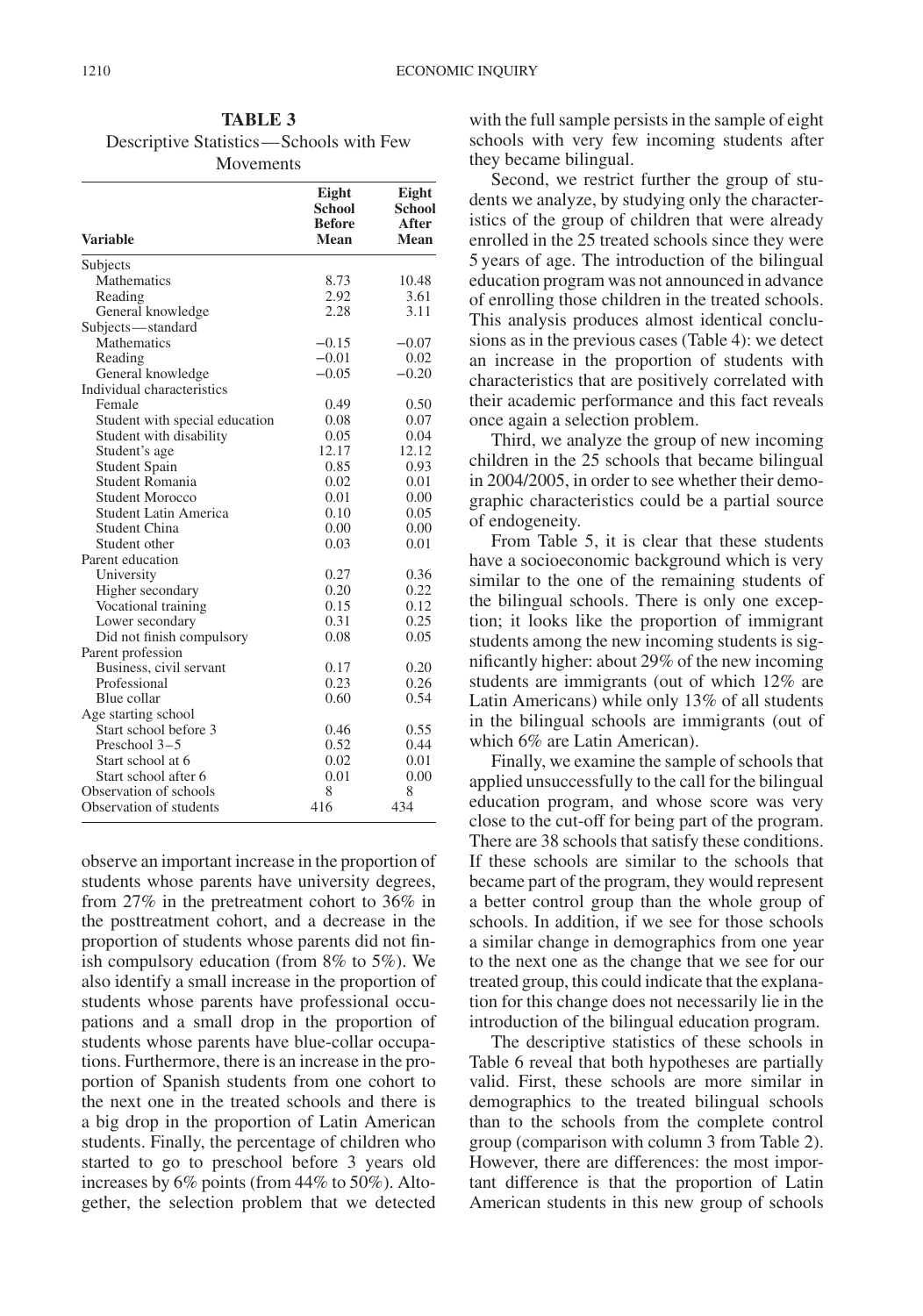| <b>Variable</b>                | <b>Treatment</b><br><b>Before</b><br>Mean | <b>Control</b><br><b>Before</b><br>Mean | <b>Treatment</b><br>After<br>Mean | <b>Control</b><br>After<br>Mean | Diff-in-Diff | <b>Standard</b><br>Error (Diff-in-Diff) |
|--------------------------------|-------------------------------------------|-----------------------------------------|-----------------------------------|---------------------------------|--------------|-----------------------------------------|
| Subjects                       |                                           |                                         |                                   |                                 |              |                                         |
| Mathematics                    | 8.94                                      | 9.54                                    | 10.54                             | 10.88                           | 0.25         | 0.249                                   |
| Reading                        | 2.87                                      | 2.93                                    | 3.57                              | 3.59                            | 0.05         | 0.067                                   |
| General knowledge              | 2.28                                      | 2.35                                    | 3.16                              | 3.37                            | $-0.14$      | 0.062                                   |
| Subjects-standard              |                                           |                                         |                                   |                                 |              |                                         |
| <b>Mathematics</b>             | $-0.11$                                   | 0.00                                    | $-0.06$                           | 0.00                            | 0.05         | 0.046                                   |
| Reading                        | $-0.04$                                   | 0.00                                    | $-0.01$                           | 0.00                            | 0.03         | 0.046                                   |
| General knowledge              | $-0.05$                                   | 0.00                                    | $-0.16$                           | 0.00                            | $-0.12$      | 0.046                                   |
| Individual characteristics     |                                           |                                         |                                   |                                 |              |                                         |
| Female                         | 0.50                                      | 0.49                                    | 0.51                              | 0.51                            | $-0.02$      | 0.023                                   |
| Student with special education | 0.11                                      | 0.07                                    | 0.05                              | 0.07                            | $-0.06$      | 0.011                                   |
| Student with disability        | 0.04                                      | 0.03                                    | 0.04                              | 0.03                            | $-0.01$      | 0.007                                   |
| Student's age                  | 12.15                                     | 12.14                                   | 12.09                             | 12.15                           | $-0.07$      | 0.018                                   |
| Student Spain                  | 0.81                                      | 0.81                                    | 0.93                              | 0.81                            | 0.11         | 0.018                                   |
| Student Romania                | 0.03                                      | 0.02                                    | 0.01                              | 0.02                            | $-0.02$      | 0.007                                   |
| <b>Student Morocco</b>         | 0.01                                      | 0.01                                    | 0.01                              | 0.01                            | 0.00         | 0.005                                   |
| <b>Student Latin America</b>   | 0.10                                      | 0.11                                    | 0.04                              | 0.10                            | $-0.06$      | 0.014                                   |
| <b>Student China</b>           | 0.00                                      | 0.01                                    | 0.00                              | 0.01                            | 0.00         | 0.003                                   |
| Student other                  | 0.05                                      | 0.04                                    | 0.02                              | 0.05                            | $-0.03$      | 0.010                                   |
| Parent education               |                                           |                                         |                                   |                                 |              |                                         |
| University                     | 0.33                                      | 0.48                                    | 0.38                              | 0.47                            | 0.05         | 0.025                                   |
| Higher secondary               | 0.21                                      | 0.17                                    | 0.20                              | 0.18                            | $-0.02$      | 0.019                                   |
| Vocational training            | 0.12                                      | 0.12                                    | 0.14                              | 0.12                            | 0.01         | 0.016                                   |
| Lower secondary                | 0.26                                      | 0.17                                    | 0.24                              | 0.17                            | $-0.02$      | 0.019                                   |
| Did not finish compulsory      | 0.08                                      | 0.06                                    | 0.05                              | 0.05                            | $-0.02$      | 0.011                                   |
| Parent profession              |                                           |                                         |                                   |                                 |              |                                         |
| Business, civil servant        | 0.17                                      | 0.22                                    | 0.20                              | 0.22                            | 0.02         | 0.019                                   |
| Professional                   | 0.24                                      | 0.33                                    | 0.27                              | 0.33                            | 0.02         | 0.022                                   |
| Blue collar                    | 0.58                                      | 0.46                                    | 0.53                              | 0.45                            | $-0.05$      | 0.023                                   |
| Age starting school            |                                           |                                         |                                   |                                 |              |                                         |
| Start school before 3          | 0.46                                      | 0.51                                    | 0.52                              | 0.54                            | 0.03         | 0.023                                   |
| Preschool 3-5                  | 0.49                                      | 0.44                                    | 0.47                              | 0.43                            | 0.00         | 0.023                                   |
| Start school at 6              | 0.03                                      | 0.03                                    | 0.01                              | 0.02                            | $-0.02$      | 0.007                                   |
| Start school after 6           | 0.02                                      | 0.01                                    | 0.00                              | 0.01                            | $-0.01$      | 0.005                                   |
| Observation of schools         | 25                                        | 1,201                                   | 25                                | 1.217                           |              |                                         |
| Observation of students        | 1,135                                     | 55,793                                  | 849                               | 53,150                          |              |                                         |

**TABLE 4** Descriptive Statistics—Children Who Did Not Move

is bigger than in the bilingual schools. Second, the characteristics of children change from the pretreatment cohort to the posttreatment cohort in the same direction as they change for the bilingual schools for those cohorts, even though these changes are a bit smaller than in the bilingual schools.

There is one striking phenomenon regarding this group of schools. The average scores of their students are significantly lower than the scores of the students of the bilingual schools in the year 2008/2009 before the treatment. However, in the posttreatment, the scores of the students in these schools improve considerably, reaching almost the same levels as the scores of the students in the bilingual schools in posttreatment period.

Nevertheless, given the similarities between this group of schools and the treated schools, in the next section, as a robustness check, we will use this group of schools as a control group.

*Second cohort of students in the first schools implementing the program.* We have data for the second cohort of students (class of 2010/2011) being treated in the first 25 schools implementing the program. They started primary school in the year 2005/2006. They are 1 year younger than the first cohort of treated students but they too were already enrolled as preschool students when the program was announced. The descriptive statistics for them are very similar to those reported in Table 2 for the treated cohort after the treatment and they are not reported here to save space. We will estimate the effect for this second-treated cohort to see if there is any learning in these schools from having implemented the program to the first cohort of students.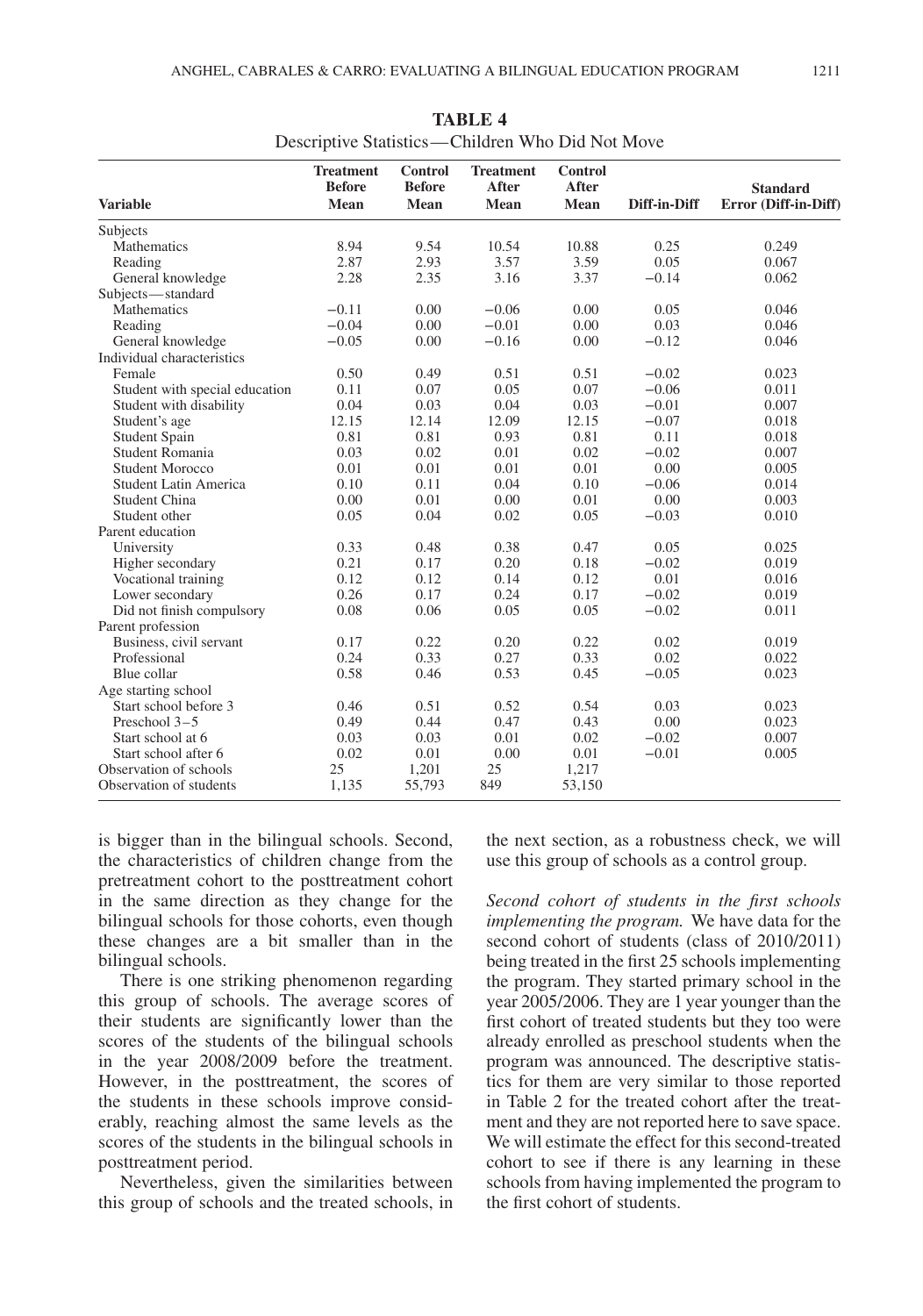**TABLE 5** Descriptive Statistics—Children Who Moved

| <b>Variable</b>                | Mean    | <b>Standard</b><br><b>Deviation</b> |
|--------------------------------|---------|-------------------------------------|
| Subjects                       |         |                                     |
| Mathematics                    | 10.62   | 5.86                                |
| Reading                        | 3.42    | 1.50                                |
| General knowledge              | 3.26    | 1.24                                |
| Subjects-standard              |         |                                     |
| Mathematics                    | $-0.05$ | 1.07                                |
| Reading                        | $-0.11$ | 1.05                                |
| General knowledge              | $-0.08$ | 0.98                                |
| Individual characteristics     |         |                                     |
| Female                         | 0.49    | 0.50                                |
| Student with special education | 0.12    | 0.33                                |
| Student with disability        | 0.03    | 0.16                                |
| Student's age                  | 12.21   | 0.45                                |
| Student Spain                  | 0.71    | 0.46                                |
| Student Romania                | 0.05    | 0.21                                |
| <b>Student Morocco</b>         | 0.02    | 0.14                                |
| Student Latin America          | 0.12    | 0.33                                |
| Student China                  | 0.01    | 0.09                                |
| Student other                  | 0.10    | 0.30                                |
| Parent education               |         |                                     |
| University                     | 0.44    | 0.50                                |
| Higher secondary               | 0.19    | 0.39                                |
| Vocational training            | 0.13    | 0.34                                |
| Lower secondary                | 0.18    | 0.38                                |
| Did not finish compulsory      | 0.06    | 0.25                                |
| Parent profession              |         |                                     |
| Business, civil servant        | 0.20    | 0.40                                |
| Professional                   | 0.35    | 0.48                                |
| Blue collar                    | 0.45    | 0.50                                |
| Age starting school            |         |                                     |
| Start school before 3          | 0.47    | 0.50                                |
| Preschool 3-5                  | 0.46    | 0.50                                |
| Start school at 6              | 0.05    | 0.22                                |
| Start school after 6           | 0.02    | 0.14                                |
| Observation of schools         | 26      |                                     |
| Observation of students        | 341     |                                     |

*Second Group of Schools Implementing the Program.* A second group of 54 schools were selected to implement the program from 2005 to 2006. These were added to the 25 schools that started implementing the program in 2004/2005. We have data for the first cohort of treated students in these 54 schools. They finished primary education and took the CDI exam in 2010/2011. We analyze the results for these treated students separately from the students from the first 25 schools implementing the program for two reasons. First, there were some changes in the criteria used to select schools, as explained in Section II. Second, the class of 2010/2011 from the 25 schools is the second cohort treated at those schools, whereas these are the first cohort treated at the 54 schools.

Only 53 of the 54 schools are going to be used in our study. One school is considered to be an outlier because at the same time it has a

| FA BL E | п |
|---------|---|
|---------|---|

| Descriptive Statistics—Schools That Applied to |
|------------------------------------------------|
| Become a Bilingual School and Scored High in   |
| the Selection Criteria                         |

| <b>Variable</b>              | <b>Mean</b> in<br>Pretreatment<br><b>Period</b> | <b>Mean</b> in<br><b>Posttreatment</b><br><b>Period</b> |
|------------------------------|-------------------------------------------------|---------------------------------------------------------|
| Subjects                     |                                                 |                                                         |
| Mathematics                  | 8.32                                            | 10.31                                                   |
| Reading                      | 2.46                                            | 3.51                                                    |
| General knowledge            | 2.06                                            | 3.34                                                    |
| Subjects-standard            |                                                 |                                                         |
| Mathematics                  | $-0.22$                                         | $-0.10$                                                 |
| Reading                      | $-0.32$                                         | $-0.06$                                                 |
| General knowledge            | $-0.20$                                         | $-0.02$                                                 |
| Individual characteristics   |                                                 |                                                         |
| Female                       | 0.47                                            | 0.47                                                    |
| Student with special         | 0.09                                            | 0.09                                                    |
| education                    |                                                 |                                                         |
| Student with disability      | 0.04                                            | 0.05                                                    |
| Student's age                | 12.20                                           | 12.18                                                   |
| Student Spain                | 0.71                                            | 0.72                                                    |
| Student Romania              | 0.04                                            | 0.04                                                    |
| <b>Student Morocco</b>       | 0.01                                            | 0.02                                                    |
| <b>Student Latin America</b> | 0.17                                            | 0.16                                                    |
| <b>Student China</b>         | 0.00                                            | 0.01                                                    |
| Student other                | 0.06                                            | 0.06                                                    |
| Parent education             |                                                 |                                                         |
| University                   | 0.38                                            | 0.39                                                    |
| Higher secondary             | 0.20                                            | 0.21                                                    |
| Vocational training          | 0.11                                            | 0.11                                                    |
| Lower secondary              | 0.21                                            | 0.21                                                    |
| Did not finish               | 0.10                                            | 0.07                                                    |
| compulsory                   |                                                 |                                                         |
| Parent profession            |                                                 |                                                         |
| Business, civil servant      | 0.19                                            | 0.17                                                    |
| Professional                 | 0.22                                            | 0.27                                                    |
| Blue collar                  | 0.59                                            | 0.56                                                    |
| Age starting school          |                                                 |                                                         |
| Start school before 3        | 0.46                                            | 0.52                                                    |
| Preschool 3-5                | 0.49                                            | 0.44                                                    |
| Start school at 6            | 0.03                                            | 0.02                                                    |
| Start school after 6         | 0.02                                            | 0.02                                                    |
| Observation of schools       | 38                                              | 38                                                      |
| Observation of students      | 1,341                                           | 1,292                                                   |
|                              |                                                 |                                                         |

very large (the tenth largest among 1,226 schools) increase on the average reading score from 2009 to 2010, and a very large (the fourth largest among 1,226 schools) reduction on the average reading score the next year. Furthermore, such large and contradictory changes only happen in Reading; they do not happen in Mathematics or General Knowledge. Given this, we decided to exclude this school from our analysis.<sup>13</sup>

The descriptive statistics for the first cohort of treated students in the 53 schools selected

<sup>13.</sup> Our estimates of the effect of the program were made including and excluding this observation and there is almost no change.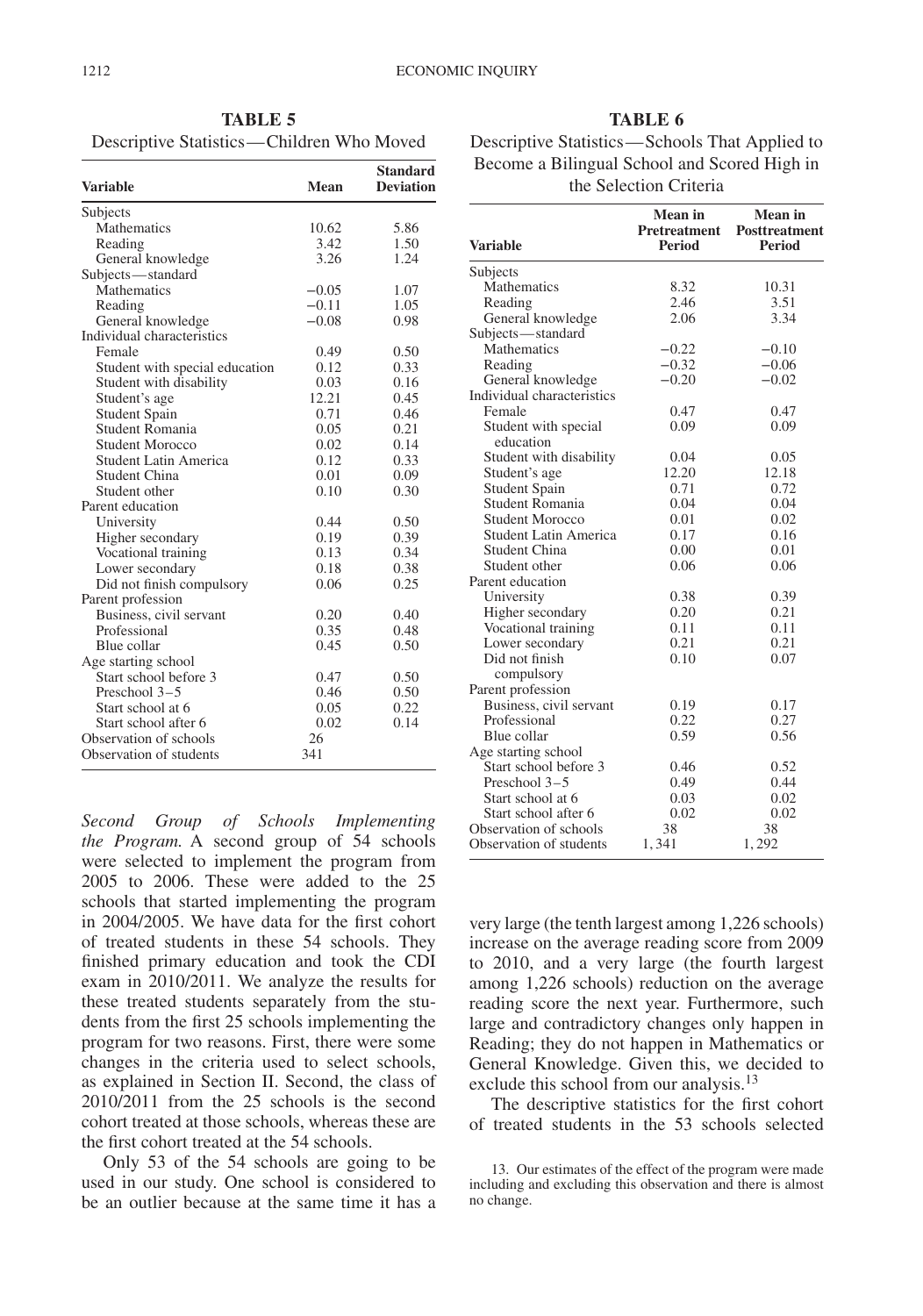| <b>Variable</b>                | <b>Treatment</b><br><b>Before</b><br>Mean | Control<br><b>Before</b><br>Mean | <b>Treatment</b><br>After<br>Mean | Control<br>After<br>Mean | Diff-in-Diff | <b>Standard Error</b><br>(Diff-in-Diff) |
|--------------------------------|-------------------------------------------|----------------------------------|-----------------------------------|--------------------------|--------------|-----------------------------------------|
| Subjects                       |                                           |                                  |                                   |                          |              |                                         |
| Mathematics                    | 10.42                                     | 10.91                            | 5.61                              | 5.90                     | 0.20         | 0.139                                   |
| Reading                        | 3.53                                      | 3.59                             | 3.80                              | 3.87                     | $-0.01$      | 0.044                                   |
| General knowledge              | 3.34                                      | 3.37                             | 5.39                              | 5.53                     | $-0.11$      | 0.064                                   |
| Subjects-standard              |                                           |                                  |                                   |                          |              |                                         |
| <b>Mathematics</b>             | $-0.08$                                   | 0.01                             | $-0.09$                           | 0.00                     | 0.00         | 0.032                                   |
| Reading                        | $-0.04$                                   | 0.00                             | $-0.04$                           | 0.00                     | $-0.02$      | 0.032                                   |
| General knowledge              | $-0.02$                                   | 0.00                             | $-0.05$                           | 0.00                     | $-0.032$     |                                         |
| Individual characteristics     |                                           |                                  |                                   |                          |              |                                         |
| Female                         | 0.47                                      | 0.49                             | 0.46                              | 0.49                     | $-0.01$      | 0.016                                   |
| Student with special education | 0.07                                      | 0.06                             | 0.08                              | 0.06                     | 0.01         | 0.008                                   |
| Student with disability        | 0.04                                      | 0.03                             | 0.04                              | 0.03                     | 0.00         | 0.005                                   |
| Student's age                  | 12.17                                     | 12.14                            | 12.13                             | 12.15                    | $-0.05$      | 0.012                                   |
| <b>Student Spain</b>           | 0.76                                      | 0.82                             | 0.81                              | 0.82                     | 0.05         | 0.012                                   |
| Student Romania                | 0.03                                      | 0.02                             | 0.03                              | 0.02                     | 0.00         | 0.005                                   |
| Student Morocco                | 0.01                                      | 0.01                             | 0.01                              | 0.01                     | 0.00         | 0.003                                   |
| <b>Student Latin America</b>   | 0.13                                      | 0.10                             | 0.09                              | 0.09                     | $-0.03$      | 0.009                                   |
| Student China                  | 0.01                                      | 0.01                             | 0.00                              | 0.01                     | 0.00         | 0.002                                   |
| Student other                  | 0.06                                      | 0.05                             | 0.05                              | 0.05                     | $-0.01$      | 0.007                                   |
| Parent education               |                                           |                                  |                                   |                          |              |                                         |
| University                     | 0.39                                      | 0.48                             | 0.45                              | 0.49                     | 0.05         | 0.017                                   |
| Higher secondary               | 0.21                                      | 0.18                             | 0.20                              | 0.18                     | $-0.01$      | 0.013                                   |
| Vocational training            | 0.11                                      | 0.12                             | 0.12                              | 0.12                     | 0.01         | 0.011                                   |
| Lower secondary                | 0.22                                      | 0.17                             | 0.18                              | 0.16                     | $-0.03$      | 0.012                                   |
| Did not finish compulsory      | 0.07                                      | 0.05                             | 0.05                              | 0.05                     | $-0.02$      | 0.007                                   |
| Parent profession              |                                           |                                  |                                   |                          |              |                                         |
| Business, civil servant        | 0.18                                      | 0.22                             | 0.20                              | 0.22                     | 0.02         | 0.013                                   |
| Professional                   | 0.27                                      | 0.33                             | 0.30                              | 0.34                     | 0.02         | 0.015                                   |
| Blue collar                    | 0.55                                      | 0.44                             | 0.50                              | 0.44                     | $-0.05$      | 0.016                                   |
| Age starting school            |                                           |                                  |                                   |                          |              |                                         |
| Start school before 3          | 0.51                                      | 0.54                             | 0.56                              | 0.55                     | 0.03         | 0.016                                   |
| Preschool 3-5                  | 0.44                                      | 0.42                             | 0.41                              | 0.42                     | $-0.03$      | 0.016                                   |
| Start school at 6              | 0.03                                      | 0.02                             | 0.02                              | 0.02                     | $-0.01$      | 0.005                                   |
| Start school after 6           | 0.02                                      | 0.01                             | 0.01                              | 0.01                     | $-0.02$      | 0.003                                   |
| Observations of schools        | 53                                        | 1.163                            | 53                                | 1.179                    |              |                                         |
| Observations of students       | 2,057                                     | 51,076                           | 2,056                             | 54,807                   |              |                                         |

**TABLE 7** Descriptive Statistics for the 2005/2006 Bilingual Schools

to implement the program in 2005/2006 are reported in Table 7. The demographic characteristics of the last cohort of nontreated students at these schools are closer to the general population characteristics than those in the last nontreated cohort of the 25 schools. This can be seen by looking at the differences between the first two columns in Table 7 and comparing it with those differences in Table 2. Moreover, the change in demographic characteristics observed when comparing the last nontreated cohort with the firsttreated cohort is smaller here than in the first 25 schools selected to implement the program.

### *B. Econometric Model of Education Production*

*Model and Selection Problems.* Here, we use as the outcome for primary education the *standardized* scores of students in the CDI exam described in Section III.A. For a given year, the score in that test for student *i* in school *j*,  $y_{ii}$ , is determined by:

(1) 
$$
y_{ij} = \delta b i l_j + \beta x_i + v_j + u_i + \xi_{ij}
$$

where  $x_i$  is the observable characteristics of students and their families are described in Section III.A, *bilj* indicates whether school *j* participated in the bilingual program,  $u_i$  is unobservable characteristics of the students, such as effort or ability,  $v_i$  is characteristics of the school, like quality of the principal and teachers, and ξ*ij* is a random shock. Our parameter of interest is the average effect of the bilingual program on  $y_{ii}$ , which in Equation  $(1)$  is captured by δ. The difficulty that we face when we run the regression of  $y_{ij}$  on  $bil<sub>j</sub>$ and  $x_i$  is that we could suffer from an endogeneity bias because of two self-selection problems: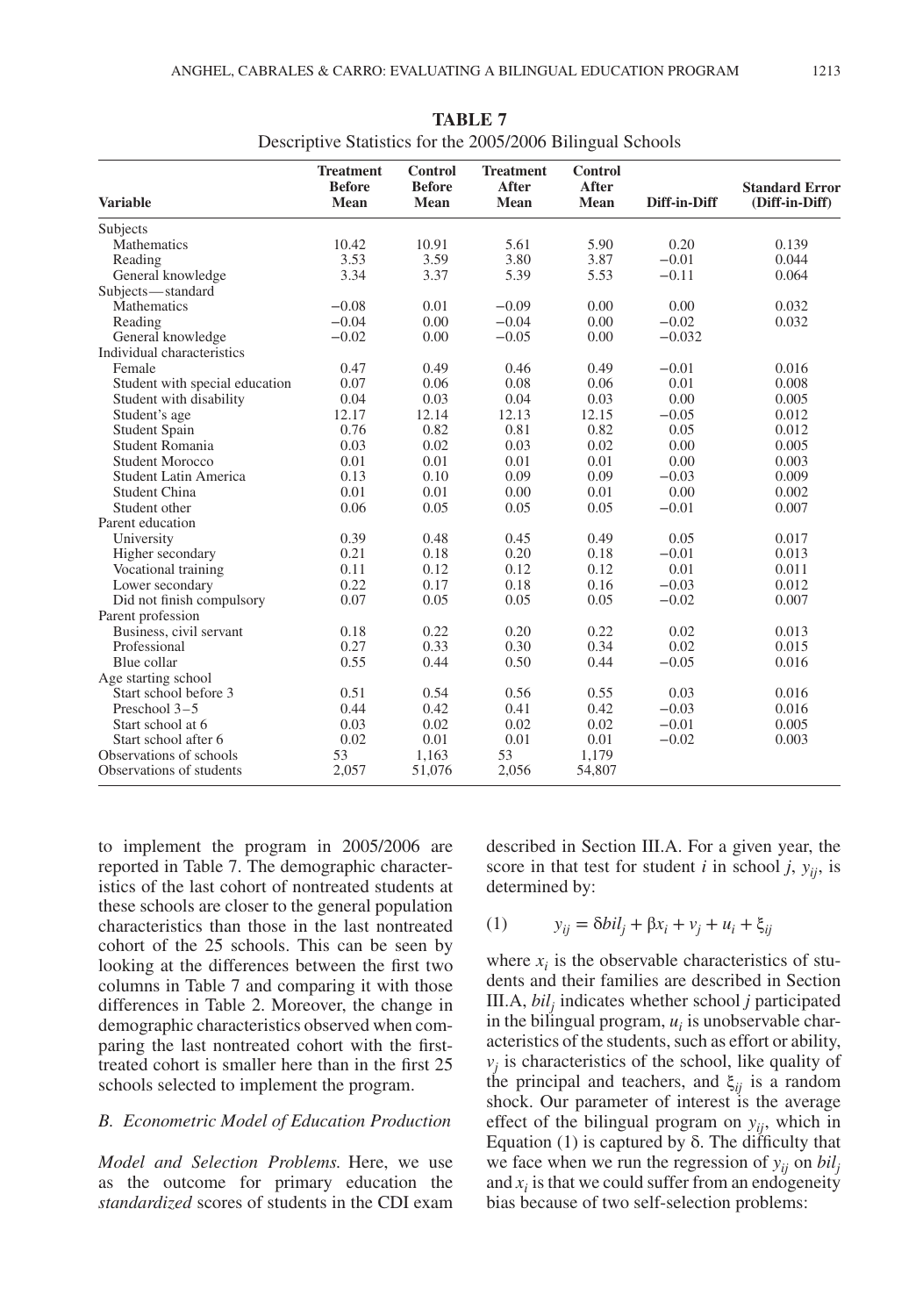1. *Students are not randomly assigned to schools*. Their parents choose the school. If there is no excess of demand for the school they have chosen, they are admitted. If there is excess of demand, the admission is based on criteria like proximity of the family home to the school and family income, both of which are not random and are correlated with school outcomes.

2. *Schools are not randomly selected to implement the bilingual program*. The program was implemented only in (some of the) schools that applied for it. An application could be a positive signal of quality of the principal and teachers, because of the significant amount of extra work required by the program. It could also be a sign that the school had low demand (perhaps because of low quality) with teachers about to be displaced.14

*Estimation Strategy.* To control for the endogeneity problem caused by the self-selection of schools and students explained, we use diff-indiff estimation. This solves the self-selection of schools into the program because we observe the same school the first year the bilingual program is implemented in sixth grade and the year before. Given the institutional framework, the only significant changes in resources and staff from one year to the next are those associated with the bilingual program.

With respect to the self-selection of students, the diff-in-diff strategy also helps to solve this problem. As mentioned in Section II since the admission rules to primary school gives precedence to preschoolers in that same school, and given the timing of announcement of the program, the differences between the first cohort of treated students and the previous cohorts are not expected to be related to the introduction of the program. Given this observation, if the movements of students in bilingual schools after the program was introduced were the same as in the absence of the program (i.e., the same changes as in nontreated schools), a diff-in-diff strategy would control for the students being differently distributed between treated and untreated schools. However, as one can see in Table 2 and we discussed in Section III.A, there

is a change in the characteristics of the students in bilingual schools after the program was introduced. Fortunately, the diff-in-diff easily allows us to incorporate observable characteristics of students in the estimation to control for these changes.

Given the diff-in-diff strategy, we are going to estimate the following regressions by OLS:

(2) 
$$
y_{ij} = \alpha_0 + \alpha_1 bil_j + \alpha_2
$$
 year 2010  
\t $+ \delta$  (year 2010·bil<sub>j</sub>) +  $\varepsilon_{ij}$   
\n(3)  $y_{ij} = \alpha_0 + \alpha_1 bil_j + \alpha_2$  year 2010  
\t $+ \delta$  (year 2010·bil<sub>j</sub>) +  $\beta x_i + \varepsilon_{ij}$ 

where year 2010 is a dummy variable for the academic year 2009/2010, the first year when we observe the children exposed to the bilingual education program in the CDI exam. Also, we will study further whether the change in the student population in bilingual schools is affecting our estimates by checking the robustness of our results to other comparisons and ways of estimating the effect of the program.

### IV. RESULTS

# *A. Estimates of the Effect of the Program for the First-Treated Cohort*

In Table 8, we present estimates of models (2) and (3). The parameter associated with the variable Bilingual school 2004/2005 in posttreatment period  $(y10 \cdot \text{bil})$  gives the effect of the program we want to estimate. Without covariates, the effect of the program is not significant for the three subjects. However, as we mentioned when presenting the descriptive statistics of the data, the cohort of treated students has different characteristics than the previous cohort in those schools. Those characteristics affect positively the outcome; that is why the effect of the program is smaller once this change in observables is taken into account. This change in the estimated effect of the program when introducing covariates reflects the fact that there is selection in students after introducing the program. For mathematics and reading, the effect is not significantly different from zero in either case, although it goes from positive to negative. For General Knowledge, the bilingual program has a negative and significant effect over the score. As General Knowledge is the only subject taught in English from the three present in the exam, it seems clear that the extra effort

<sup>14.</sup> In Spain, a large majority of teachers are civil servants and cannot be fired. But they can be moved between schools within a region. Even in a small region like Madrid, this can entail substantial inconvenience and they would be willing to make significant efforts to avoid school closures.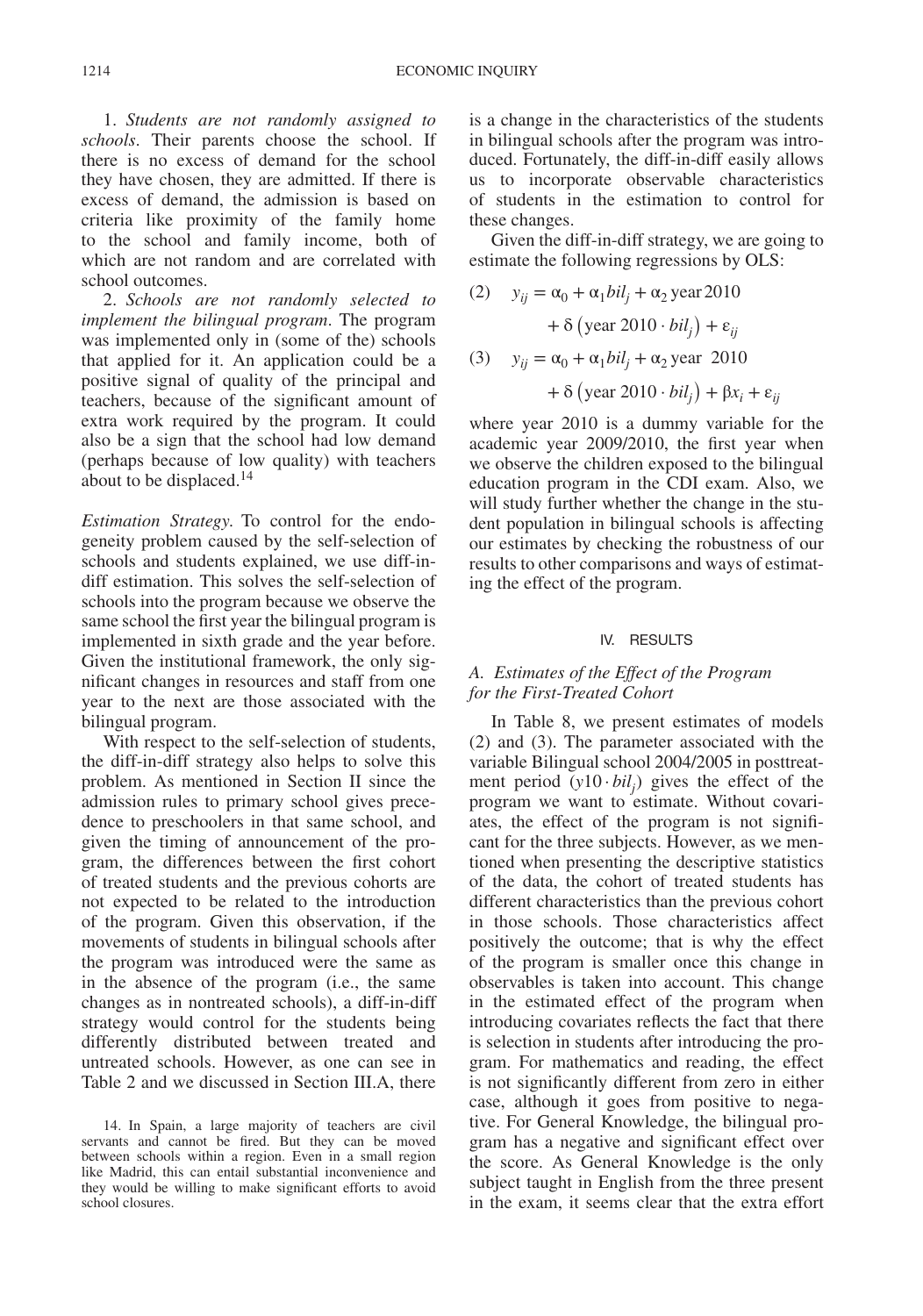|                                                   |          | <b>Mathematics</b>     |          | Reading                |          | <b>General Knowledge</b> |
|---------------------------------------------------|----------|------------------------|----------|------------------------|----------|--------------------------|
|                                                   |          |                        |          |                        |          |                          |
| Constant                                          | 0.002    | 4.517***               | 0.001    | 3.093***               | 0.001    | 3.391***                 |
|                                                   | (0.015)  | (0.132)                | (0.014)  | (0.132)                | (0.014)  | (0.137)                  |
| Posttreatment period                              | $-0.001$ | $-0.073***$            | 0.000    | $-0.084***$            | 0.002    | $-0.072***$              |
|                                                   | (0.012)  | (0.011)                | (0.013)  | (0.012)                | (0.015)  | (0.015)                  |
| Bilingual school 2004/2005                        | $-0.110$ | $-0.006$               | $-0.043$ | 0.053                  | $-0.046$ | 0.069                    |
|                                                   | (0.074)  | (0.058)                | (0.096)  | (0.091)                | (0.093)  | (0.094)                  |
| Bilingual school 2004/2005                        | 0.053    | $-0.068$               | 0.002    | $-0.110$               | $-0.096$ | $-0.229**$               |
| In posttreatment period                           | (0.075)  | (0.069)                | (0.096)  | (0.099)                | (0.102)  | (0.112)                  |
| Female                                            |          | $-0.157***$            |          | $-0.035***$            |          | $-0.176***$              |
|                                                   |          | (0.007)                |          | (0.006)                |          | (0.007)                  |
| Student with special educational needs            |          | $-0.744***$            |          | $-0.702***$            |          | $-0.620***$              |
|                                                   |          | (0.017)<br>$-1.080***$ |          | (0.019)<br>$-1.127***$ |          | (0.020)<br>$-0.892***$   |
| Student with disability                           |          |                        |          |                        |          |                          |
|                                                   |          | (0.020)<br>$-0.384***$ |          | (0.026)<br>$-0.262***$ |          | (0.025)<br>$-0.280***$   |
| Student's age                                     |          | (0.011)                |          | (0.010)                |          | (0.011)                  |
| Student Romania                                   |          | 0.036                  |          | 0.017                  |          | $0.061*$                 |
|                                                   |          | (0.027)                |          | (0.025)                |          | (0.031)                  |
| Student Morocco                                   |          | $-0.053*$              |          | $-0.256***$            |          | $-0.147***$              |
|                                                   |          | (0.032)                |          | (0.038)                |          | (0.043)                  |
| Student Latin America                             |          | $-0.249***$            |          | $-0.073***$            |          | $-0.193***$              |
|                                                   |          | (0.015)                |          | (0.014)                |          | (0.016)                  |
| Student China                                     |          | $0.600***$             |          | $-0.282***$            |          | $-0.319***$              |
|                                                   |          | (0.051)                |          | (0.054)                |          | (0.052)                  |
| Student other                                     |          | $-0.129***$            |          | $-0.031**$             |          | $-0.100***$              |
|                                                   |          | (0.017)                |          | (0.016)                |          | (0.016)                  |
| Parent education—university                       |          | $0.340***$             |          | $0.273***$             |          | $0.249***$               |
|                                                   |          | (0.016)                |          | (0.018)                |          | (0.018)                  |
| Parent education—higher secondary                 |          | $0.182***$             |          | $0.173***$             |          | $0.169***$               |
|                                                   |          | (0.015)                |          | (0.018)                |          | (0.017)                  |
| Parent education—vocational training              |          | $0.181***$             |          | $0.204***$             |          | $0.184***$               |
|                                                   |          | (0.016)                |          | (0.019)                |          | (0.018)                  |
| Parent education-lower secondary                  |          | $0.100***$             |          | $0.105***$             |          | $0.102***$               |
|                                                   |          | (0.015)                |          | (0.019)                |          | (0.017)                  |
| Parent occupation—business, minister, city hall   |          | $0.167***$             |          | $0.139***$             |          | $0.102***$               |
|                                                   |          | (0.010)                |          | (0.010)                |          | (0.011)                  |
| Parent occupation—professional                    |          | $0.251***$             |          | $0.205***$             |          | $0.151***$               |
|                                                   |          | (0.009)                |          | (0.009)                |          | (0.010)                  |
| Lives only with the mother                        |          | $-0.099***$            |          | $-0.080***$            |          | $-0.079***$              |
|                                                   |          | (0.023)                |          | (0.024)                |          | (0.027)                  |
| Lives with the mother and one sibling             |          | $0.071***$             |          | 0.034                  |          | 0.030                    |
|                                                   |          | (0.025)                |          | (0.025)                |          | (0.029)                  |
| Lives with both parents                           |          | $0.066***$             |          | 0.003                  |          | $0.065**$                |
|                                                   |          | (0.022)                |          | (0.023)                |          | (0.026)                  |
| Lives with both parents and one sibling           |          | $0.174***$             |          | $0.068***$             |          | $0.100***$               |
|                                                   |          | (0.022)                |          | (0.022)                |          | (0.025)                  |
| Lives with both parents and more than one sibling |          | $0.151***$             |          | $0.055**$              |          | $0.063**$                |
|                                                   |          | (0.022)                |          | (0.023)                |          | (0.026)                  |
| Other situations                                  |          | $0.063***$             |          | 0.014                  |          | 0.011                    |
|                                                   |          | (0.022)                |          | (0.024)                |          | (0.026)                  |
| Preschool between 3 and 5                         |          | $-0.072***$            |          | $-0.034***$            |          | $-0.054***$              |
|                                                   |          | (0.007)                |          | (0.006)                |          | (0.007)                  |
| Start school at 6                                 |          | $-0.220***$            |          | $-0.188***$            |          | $-0.195***$              |
|                                                   |          | (0.022)                |          | (0.022)                |          | (0.023)                  |
| Start school at 7 or more                         |          | $-0.295***$            |          | $-0.304***$            |          | $-0.248***$              |
|                                                   |          | (0.026)                |          | (0.032)                |          | (0.033)                  |
| <b>Observations</b>                               | 111,128  | 92,100                 | 111,268  | 92,268                 | 111,268  | 92,268                   |

**TABLE 8**

Diff-in-Diff with and without Covariates: All Students (Bilingual Schools 2004/2005)

*Notes*: Dependent variables are the individual standardized grades in each of the three subjects. Base categories for dummies: male, student Spain, parent education—did not finish compulsory studies, parent occupation—blue-collar, lives with the mother and more than one sibling, and preschool before 3 years old. Standard errors clustered at school level in parentheses.

\*Significant at 10%. \*\*Significant at 5%. \*\*\*Significant at 1%.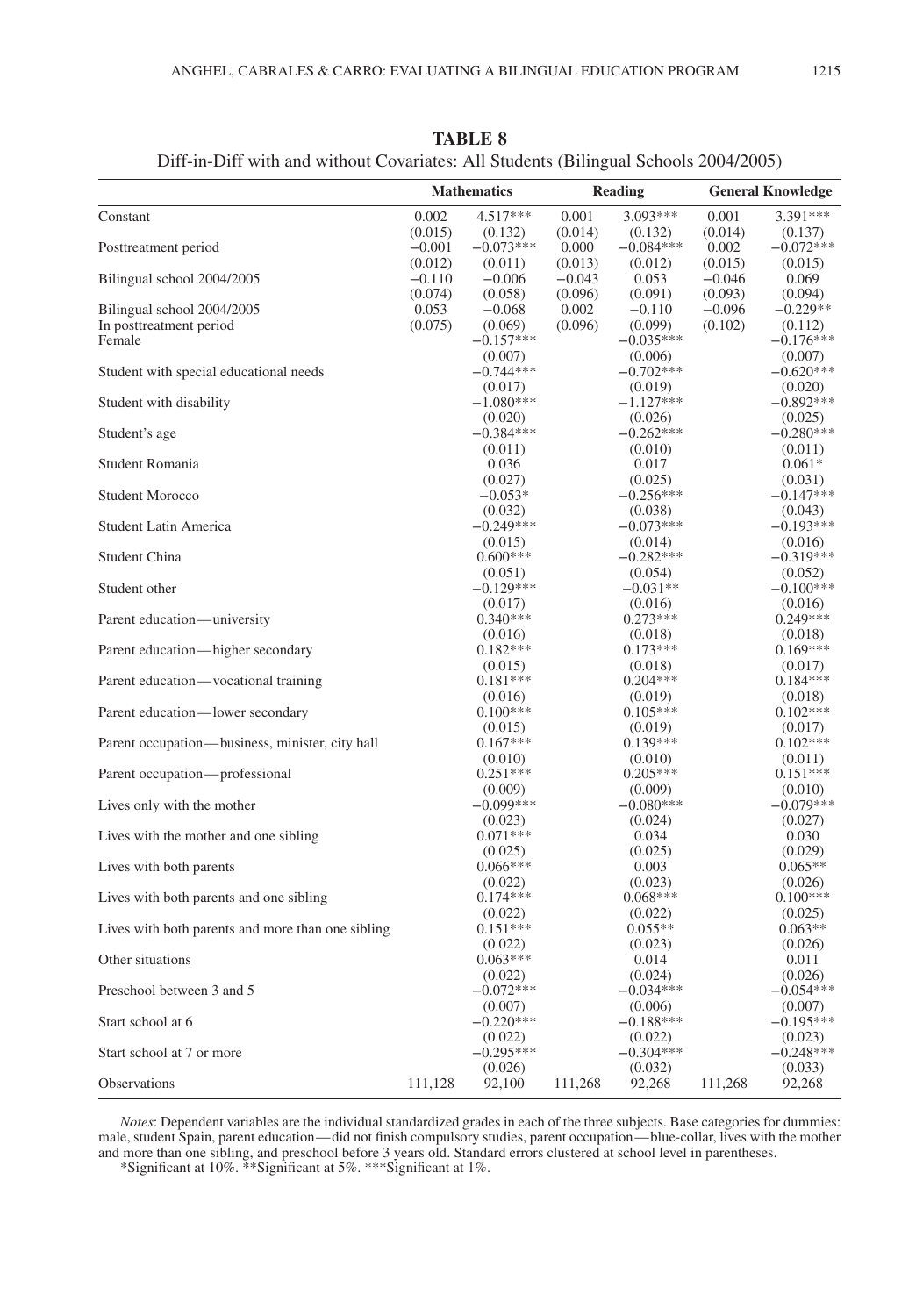made to use English as the medium of instruction comes at the expense of a worsening in the results of standard examinations of that subject in Spanish.15

To make a more intensive and flexible use of observable characteristics, we estimate the diffin-diff regression by groups of students that have similar observable characteristics. In this way, the performance of treated students is compared with the performance of students with the same observable characteristics in nontreated periods and schools. Table 10 reports results by parental education for those students that were born in Spain, do not have any special educational needs, and are not older than 12 years old.<sup>16</sup> These represent more than two-thirds of the population of students. In estimates not reported here for brevity, we use the parents' profession to form groups in addition to education variables, but the qualitative conclusion is the same. Other characteristics are included as covariates in the regression, because it is not possible to construct totally homogeneous groups. The estimates in this table are those of the parameter associated with the variable Bilingual school 2004/2005 in posttreatment period, that is, the effect of the program we want to estimate. As with estimates with covariates in Table 8, we only find significant effects for General Knowledge. However, these estimates by groups have the following features: for Mathematics and General Knowledge the estimated effect is more negative for students whose parents have a lower level of education; for Mathematics all of them continue to be nonsignificant, but for General Knowledge there is not a significant effect for students whose parents have university education whereas it is significant for all the other students. Moreover, the difference between the effect for the university group and the effect for the compulsory education group is significantly different from zero at 10%. Surprisingly, for Reading, there is no clear pattern. In any case, the effect over reading is not significant for any of the groups.

15. In a sense, there is a confound, because it is possible that the students do not know less but simply they do not know how to express it in Spanish. But, even if that is the case, this would also suggest that the level of linguistic competence in English is not enough to leap through that barrier. And, possibly more importantly, other standardized examinations which, unlike the CDI, do have academic consequences (at the end of secondary and at the entry to university) are in Spanish, so a negative result in CDI is still an outcome of interest.

16. 11–12 years is the theoretical age that corresponds to sixth grade, which is the grade at which the CDI exam is taken (see Section III.A).

### *B. Further Look to the Potential Selection Problem*

Estimates of δ in Tables 8 and/or 10 will capture the effect of the program not only if there is only selection on observables but also if the selection on unobservable characteristics is highly correlated with the observables that we have, where by selection on unobservables in our model we mean that the diff-in-diff changes in unobservables are endogenous. In the latter case, the β coefficients of the *x* variables (like parent's education) will be capturing the effect of the unobservables (like educational resources at home) leaving the estimate of the effect of the program  $(\hat{\delta})$  approximately unbiased.<sup>17</sup> However, to check the robustness of these estimates, in this section we explore further the potential reasons that could lead to an endogenous change in the population of treated students, with respect to nontreated students. Even though the beginning of the program was not anticipated, the treatment lasted for 6 years until we observed our outcome variable, and during that period the following movements of students may occur because of the program:

1. In the Spanish education system, the students who perform badly can be retained in a grade once during primary education. This happens on average to around 15% of the students in any cohort of sixth-grade students.<sup>18</sup> As a consequence of the learning challenges added by the bilingual program, there could be more students retained in a grade than in the previous cohorts in the same school. We would not observe the outcome for these retained students in their cohort because they are not yet in the sixth grade, making the estimated effect more positive than what actually is. If this were the case, in the secondtreated graduating class we would observe a higher proportion of retained students than in the last nontreated group at bilingual schools. In our data, the proportion of retained students in the second-treated cohort (2005/2006) is 18.00%, and that proportion in the last nontreated cohort (2003/2004) is 16.53 %. The difference in these

18. In our dataset, we define retention as being in an older group than the age that sixth grades should have according to the compulsory schooling rules if not retained.

<sup>17.</sup> Even if one expects the treatment indicator to be correlated with unobservables, the fact that student's school choice was made prior to the announcement of the program, and that changing school is difficult afterwards, will likely make the resulting correlation between (*year*2010 · *bil*) and the changes in unobservables much smaller than the correlation between *x* and the unobservables.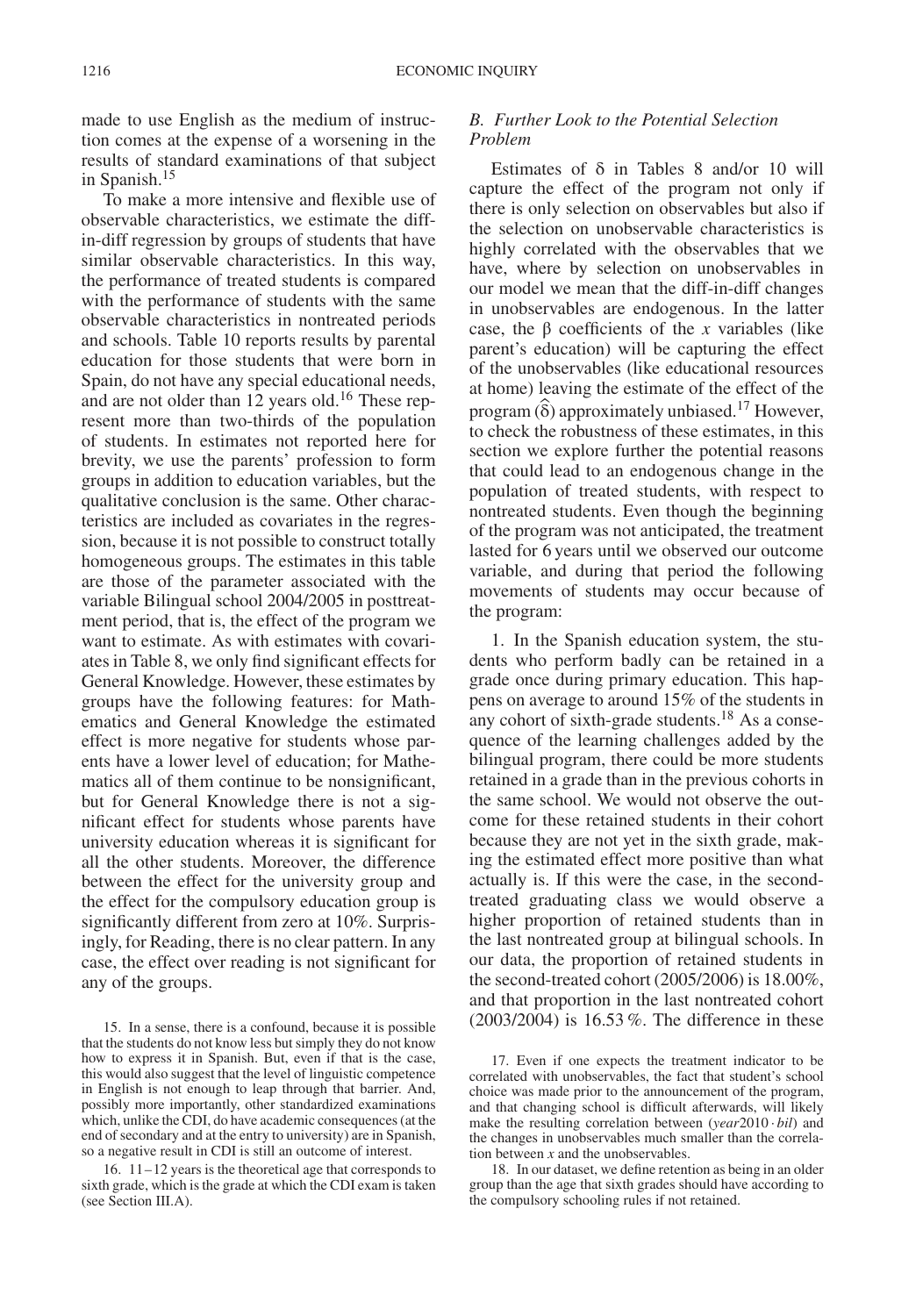two proportions is very small and not statistically different from zero—the *p* value is .35 —even if we test it after controlling for observable changes in the composition of the two cohorts. Therefore, this does not seem to be a problem.

2. If a student starting primary education in 2003/2004 was retained in a grade in a bilingual school, he would have gone from a nontreated cohort to a bilingual one. Most of the classmates of that child would have started school in 2004/2005 and, therefore, they would have already participated in the bilingual program for some years. These retained students may have preferred, or may have been recommended to move to a school without the bilingual program in the grade they had to repeat. If this is the case, the treated cohort for which we observe our outcome variable may have a smaller proportion of these retained students from earlier, untreated, cohorts. Looking at our data, we find that for the first group of bilingual schools the proportion of retained students taking the CDI exam falls from 16.53% in 2009 (the last nontreated cohort) to 11.98% in 2010 (the first-treated cohort). The difference is significantly different from zero at 1%. One would expect this factor to improve the outcomes of the treated schools. However, this problem can be solved by comparing the results in the diff-in-diff only for the nonretained students in both the control and treated groups, as we do in Table 9  $^{19}$ 

3. Some students that were in a bilingual school when the program was implemented might have disliked the program and they could have decided to change school at any point between the year of introduction of the program and the outcome we observe. We conjecture that there will be a very small proportion of students in this group. The reason for our conjecture is that if they had decided to move, they could not have gone to a highly demanded school, since at this stage those schools would have all their vacancies filled. Nevertheless, we do not have individual data to support our guess.

4. Finally, other endogenous movements can be related to the fact that some of the treated schools had vacancies. As mentioned in Section III.B, vacancies can be a reason for a school to

| TABLE 9                                         |
|-------------------------------------------------|
| Separate Diff-in-Diff Regressions for           |
| <b>Observable Groups of Students: Estimated</b> |
| Treatment Effect by Group                       |

| Groups by<br>Parents'<br><b>Education</b> | Mathematics Reading Knowledge Proportion |                     | General               |        |
|-------------------------------------------|------------------------------------------|---------------------|-----------------------|--------|
| University                                | $-0.027$<br>(0.096)                      | $-0.117$<br>(0.128) | $-0.107$<br>(0.134)   | 36.36% |
| Postcompulsory<br>secondary               | $-0.083$<br>(0.121)                      | $-0.210$<br>(0.136) | $-0.259**$<br>(0.120) | 19.11% |
| Compulsory<br>education or<br><i>less</i> | $-0.115$<br>(0.081)                      | $-0.062$<br>(0.134) | $-0.338**$<br>(0.154) | 12.33% |

*Notes*: Dependent variables are the individual standardized grades in each of the three subjects. The sample used for these estimates are students of Spanish origin (i.e., nonimmigrants), not older than 12 years and that do not have special education needs. They are divided by parents' education into three groups. Proportion is the percentage that each group represents over the total sample of students (including those groups like students older than 12 years whose diff-in-diff estimates are not presented here). The following covariates were included in these regression though not reported: dummies for year of the exam and bilingual schools, sex, occupation of the parents, composition of the household in which the student lives, and age at which the student started to go to school, preschool, or daycare. Standard errors clustered at school level in parentheses.

\*Significant at 10%. \*\*Significant at 5%. \*\*\*Significant at 1%.

apply for the program. Having treated schools with vacancies gives the opportunity to students with a good level of English, that otherwise might not have attended these schools, to apply for one of the vacancies once the program has started. Because the treatment we evaluate started 6 years before we measure the outcome, new students could have been coming for these reasons for 5 years.20 Once controlled for retention as indicated, this seems to be a major source of the changes in student population in the bilingual schools reported in Table 2.

Another way to control for the endogenous incoming students to bilingual schools is to use information on who was at those schools before the program was announced. That information is equivalent to an assignment to treatment indicator in experimental programs. For those students in bilingual schools taking the exam in 2009/2010 (i.e., the treated cohort), we know who was already at this school when they were 5 years old. For these students, the implementation of the program was not known when deciding to enroll in this school. We use this information to perform the following two estimates.

<sup>19.</sup> Another reason to exclude retained students from the comparison is that even if they take the CDI exam with a treated cohort, they have not received full treatment because they entered the program only after being retained; and retention usually does not take place in the first years of primary education.

<sup>20.</sup> This does not mean that all the newcomers will come because of this reason. Some movements of students would have occurred regardless of the program (e.g., due to migration) and we control for this by observing the same school before the program.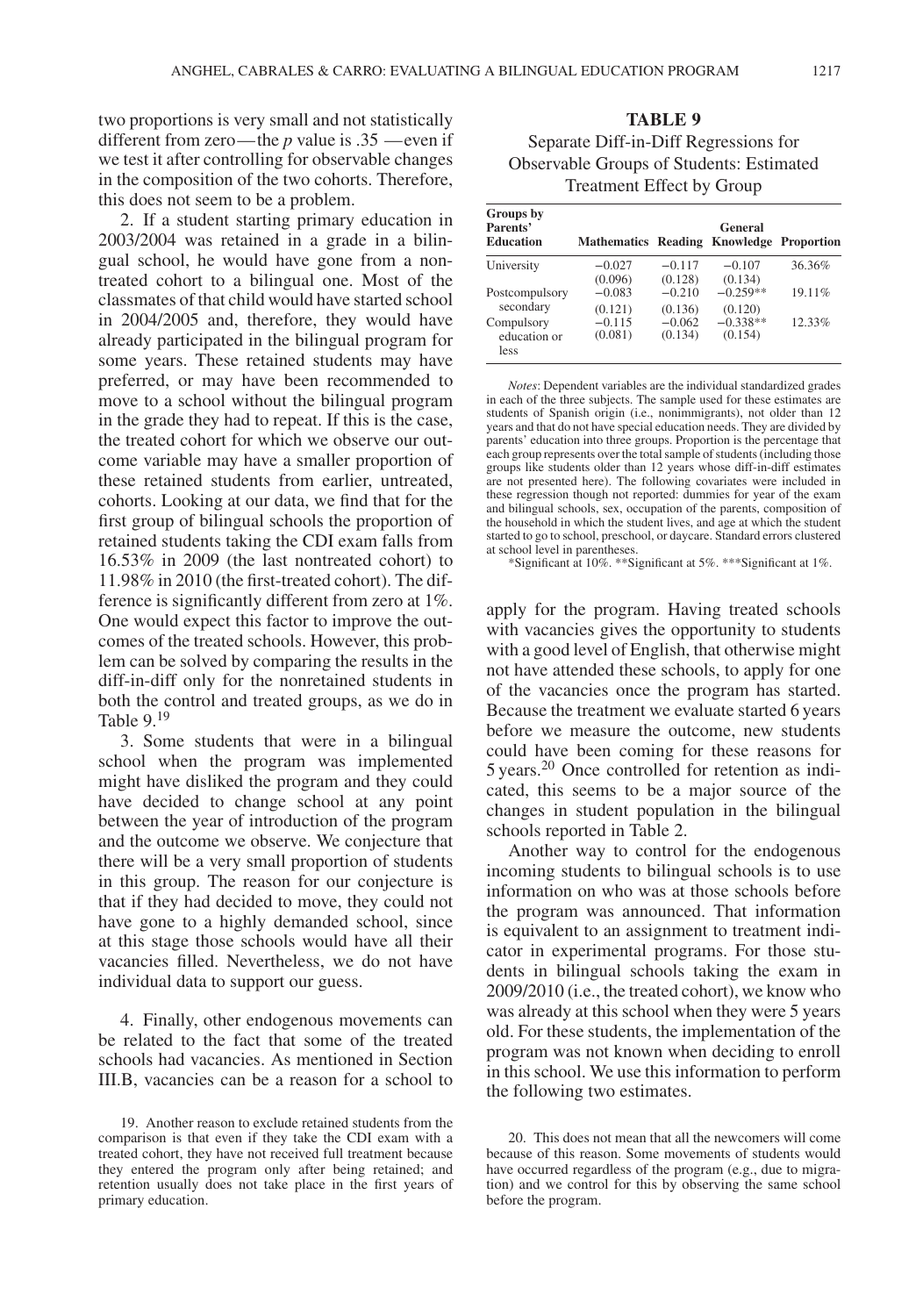|                                                    | <b>Mathematics</b> |             | Reading  |             | <b>General Knowledge</b> |             |
|----------------------------------------------------|--------------------|-------------|----------|-------------|--------------------------|-------------|
|                                                    | $\log x$           | With $x$    | $\log x$ | With $x$    | $\log x$                 | With $x$    |
| Constant                                           | 0.002              | $4.536***$  | 0.001    | $3.098***$  | 0.001                    | $3.421***$  |
|                                                    | (0.015)            | (0.133)     | (0.014)  | (0.132)     | (0.014)                  | (0.137)     |
| Posttreatment period                               | $-0.001$           | $-0.073***$ | 0.000    | $-0.084***$ | 0.002                    | $-0.072***$ |
|                                                    | (0.012)            | (0.011)     | (0.013)  | (0.012)     | (0.015)                  | (0.015)     |
| Bilingual school 2004/2005                         | $-0.151$           | $-0.077$    | $-0.013$ | 0.086       | $-0.050$                 | 0.050       |
|                                                    | (0.128)            | (0.086)     | (0.220)  | (0.198)     | (0.150)                  | (0.119)     |
| Bilingual school 2004/2005 in posttreatment period | 0.077              | $-0.017$    | 0.028    | $-0.092$    | $-0.155$                 | $-0.273*$   |
|                                                    | (0.116)            | (0.104)     | (0.214)  | (0.213)     | (0.122)                  | (0.142)     |
| <b>Observations</b>                                | 109,654            | 90,892      | 109,793  | 91,059      | 109,793                  | 91,059      |

**TABLE 10** Diff-in-Diff with and without Covariates: Bilingual Schools with More Than 16% of the Students Coming to the School After Age 5 Are Excluded

*Notes*: Dependent variables are the individual standardized grades in each of the three subjects. Standard errors clustered at school level in parentheses. Although not reported, estimates with *x* include the same covariates as in Table 8.

\*Significant at 10%. \*\*Significant at 5%. \*\*\*Significant at 1%.

First, we can use that information to detect bilingual schools with a very large proportion of students in the treated cohort who were at the school since they were 5 years old. This will avoid the bias due to new students coming to the school when the program was already in place. We select the eight bilingual schools that have a proportion of students that were not in that school at 5 years old smaller or equal than 16%. Table 10 presents estimates of Equations (2) and (3) (i.e., diff-in-diff estimates) using as treated group only those eight schools and excluding from the sample the other 17 bilingual schools. The results are similar to the results in Table 8 using the whole sample. The only difference is that the estimated effects are more imprecise as the higher standard errors indicate. Furthermore, the same results are obtained when doing the diff-in-diff using as treated students only those that were at the treated schools before the announcement and introduction of the program.

Second, a different approach to the diff-in-diff is to find a control group of schools, that is, as close as possible to the treated schools. We have information about the schools that applied to the program and the criteria announced to choose schools, mentioned in Section II. In particular, among the 192 schools that applied, 64 schools had more than 60 points (out of 70) in those criteria. The 25 selected were all from this group with scores above 60. The other 38 schools that were not selected but are comparable in these criteria form a natural control group. By assuming that these are comparable schools, we do not have to use the diff-in-diff strategy and we can run a regression using only the 2009/2010 results of the exam. This controls for the selection of schools into the program. To control for selection of students, we include as covariates the characteristics of the students we observe, and we use as an instrumental variable (IV) the indicator of having been at the same school when the student was 5 years old (i.e., having being assigned to treatment). $21$  Table 11 contains these two estimates. Both ordinary least squares (OLS) and IV estimates imply the same qualitative conclusions as in the rest of the estimates presented: negative and significant effect on General Knowledge of being in the bilingual program and no effect significantly different from zero on mathematics and reading.

In addition to the IV estimation, we have also used the diff-in-diff estimator in the subset of schools that applied for the bilingual education program mentioned in the previous paragraph. The results are in Table 12. Again, the qualitative conclusions are the same as with the entire set of schools.

*Falsification test.* Finally, in our checks we perform a falsification test with the 2009 and 2010 data, using as (false) treated group the second group of schools implementing the program. Those schools will have their first class of treated students taking the exam in 2011, but in 2010 their students in sixth grade are not yet treated. The schools actually treated in 2010 are excluded for this test. Since the sixth graders in both schools will not be in bilingual programs, there should not be any treatment effect. If we

<sup>21.</sup> Krueger (1999) is an example in Economics of Education where a variable related to the assignment to treatment is used as instrument to control for potentially endogenous student movements.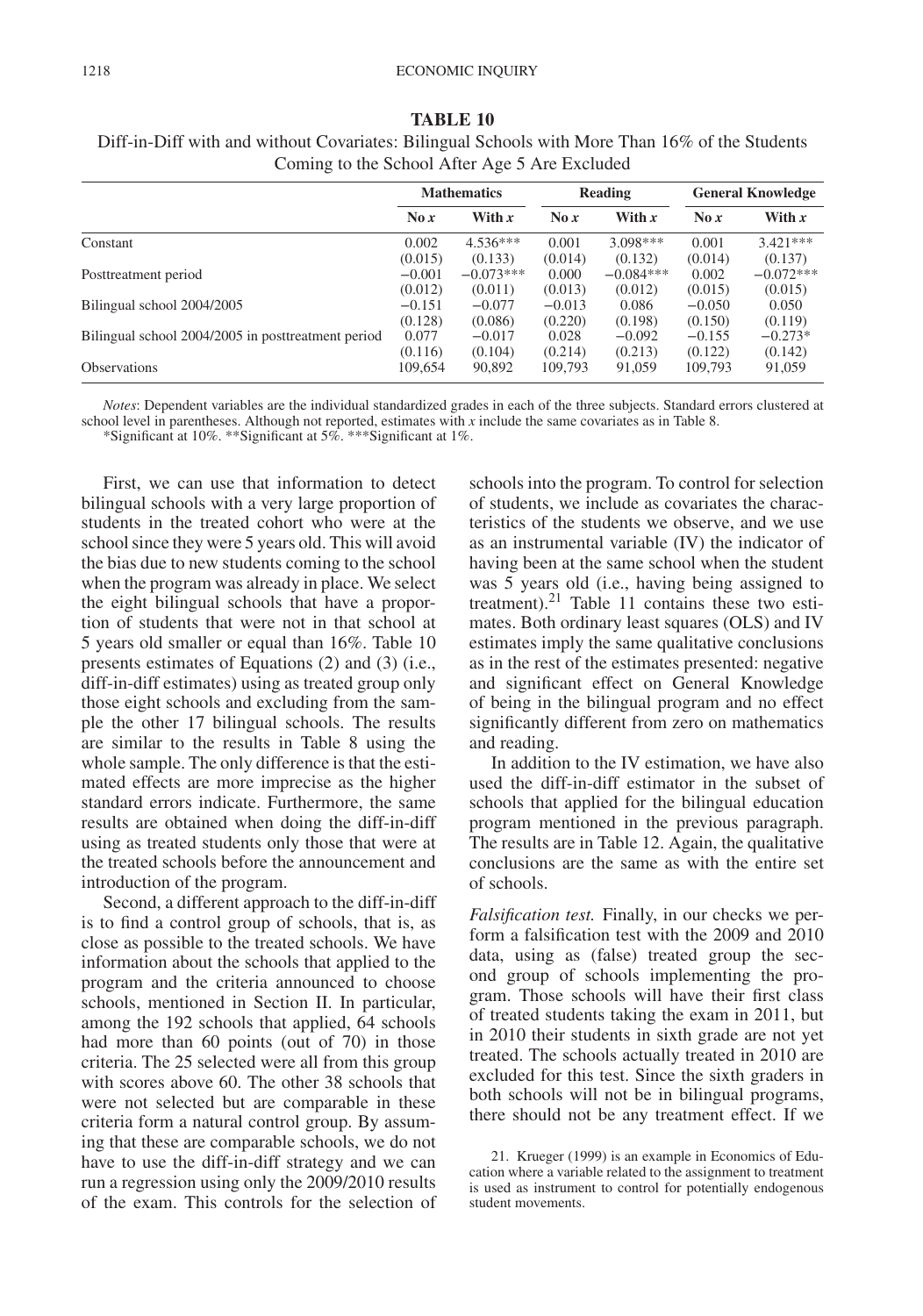|                                                    | <b>Mathematics</b> |             | Reading                 |             |             | <b>General Knowledge</b> |  |  |
|----------------------------------------------------|--------------------|-------------|-------------------------|-------------|-------------|--------------------------|--|--|
|                                                    | <b>OLS</b>         | IV          | <b>OLS</b>              | $\bf{IV}$   | <b>OLS</b>  | IV                       |  |  |
| Constant                                           | $4.020***$         | 4.086***    | 4.288***                | $4.245***$  | $3.143***$  | $3.235***$               |  |  |
|                                                    | (0.739)            | (0.739)     | (0.857)                 | (0.849)     | (0.826)     | (0.811)                  |  |  |
| Bilingual school 2004/2005 in posttreatment period | $-0.070$           | $-0.123$    | $-0.081$                | $-0.046$    | $-0.186*$   | $-0.261**$               |  |  |
|                                                    | (0.082)            | (0.093)     | (0.056)                 | (0.060)     | (0.098)     | (0.110)                  |  |  |
| Female                                             | $-0.249***$        | $-0.247***$ | $-0.115***$             | $-0.116***$ | $-0.182***$ | $-0.179***$              |  |  |
|                                                    | (0.039)            | (0.038)     | (0.037)                 | (0.037)     | (0.044)     | (0.044)                  |  |  |
| Student with special educational needs             | $-0.876***$        | $-0.875***$ | $-0.783***$             | $-0.784***$ | $-0.718***$ | $-0.717***$              |  |  |
|                                                    | (0.078)            | (0.077)     | (0.103)                 | (0.101)     | (0.117)     | (0.116)                  |  |  |
| Student with disability                            | $-1.204***$        |             | $-1.206***$ $-1.214***$ | $-1.213***$ | $-0.937***$ | $-0.940***$              |  |  |
|                                                    | (0.083)            | (0.083)     | (0.129)                 | (0.127)     | (0.119)     | (0.118)                  |  |  |
| Student's age                                      | $-0.340***$        | $-0.344***$ | $-0.345***$             | $-0.343***$ | $-0.267***$ | $-0.271***$              |  |  |
|                                                    | (0.058)            | (0.058)     | (0.070)                 | (0.069)     | (0.067)     | (0.065)                  |  |  |
| <b>Student Latin America</b>                       | $-0.251***$        | $-0.264***$ | 0.061                   | 0.069       | 0.012       | $-0.005$                 |  |  |
|                                                    | (0.082)            | (0.081)     | (0.073)                 | (0.072)     | (0.085)     | (0.085)                  |  |  |
| Student China                                      | $0.777**$          | $0.774**$   | $-0.031$                | $-0.028$    | 0.032       | 0.028                    |  |  |
|                                                    | (0.372)            | (0.371)     | (0.263)                 | (0.257)     | (0.220)     | (0.220)                  |  |  |
| Parent education—university                        | $0.242***$         | $0.243***$  | $0.279***$              | $0.278***$  | $0.232**$   | $0.233**$                |  |  |
|                                                    | (0.086)            | (0.085)     | (0.101)                 | (0.100)     | (0.093)     | (0.093)                  |  |  |
| Parent education—higher secondary                  | 0.080              | 0.081       | $0.210**$               | $0.209**$   | 0.143       | 0.145                    |  |  |
|                                                    | (0.075)            | (0.075)     | (0.099)                 | (0.098)     | (0.093)     | (0.094)                  |  |  |
| Parent education—vocational training               | 0.055              | 0.057       | $0.243**$               | $0.241**$   | 0.142       | 0.145                    |  |  |
|                                                    | (0.102)            | (0.102)     | (0.116)                 | (0.114)     | (0.107)     | (0.107)                  |  |  |
| Parent education—lower secondary                   | $-0.096$           | $-0.095$    | 0.128                   | 0.127       | $-0.010$    | $-0.007$                 |  |  |
|                                                    | (0.086)            | (0.086)     | (0.094)                 | (0.093)     | (0.100)     | (0.100)                  |  |  |
| Parent occupation—business, minister, city hall    | $0.189***$         | $0.190***$  | 0.063                   | 0.062       | $0.117**$   | $0.120**$                |  |  |
|                                                    | (0.049)            | (0.048)     | (0.052)                 | (0.051)     | (0.052)     | (0.051)                  |  |  |
| Parent occupation—professional                     | $0.268***$         | $0.268***$  | $0.133***$              | $0.133***$  | $0.088*$    | $0.088**$                |  |  |
|                                                    | (0.051)            | (0.050)     | (0.050)                 | (0.049)     | (0.045)     | (0.044)                  |  |  |
| Start school at 6                                  | $-0.463***$        | $-0.454***$ | $-0.196$                | $-0.202$    | $-0.162$    | $-0.149$                 |  |  |
|                                                    | (0.150)            | (0.152)     | (0.205)                 | (0.202)     | (0.200)     | (0.202)                  |  |  |
| Start school at 7 or more                          | $-0.405***$        | $-0.410***$ | $-0.003$                | $-0.000$    | 0.012       | 0.006                    |  |  |
|                                                    | (0.125)            | (0.123)     | (0.219)                 | (0.217)     | (0.167)     | (0.163)                  |  |  |
| Observations                                       | 2,177              | 2,177       | 2,192                   | 2,192       | 2,192       | 2,192                    |  |  |
| R-squared                                          | 0.288              | 0.287       | 0.194                   | 0.194       | 0.165       | 0.163                    |  |  |
|                                                    |                    |             |                         |             |             |                          |  |  |

**TABLE 11** OLS and IV with Schools That Applied to Become a Bilingual School and Scored High in the Selection Criteria

*Notes*: Dependent variables are the individual standardized grades in 2009/2010 CDI exam in each of the three subjects. Reference categories for dummies and explanatory variables included in the estimates are as in equations with covariates in Table 8. However, explanatory variables with no significant coefficient in any equation or those variables related to composition of the family living with the student are not reported here. Standard errors clustered at school level in parentheses.

\*Significant at 10%. \*\*Significant at 5%. \*\*\*Significant at 1%.

find an effect, it could mean that the introduction of the bilingual programs has spillovers to untreated cohorts. More problematic for our estimates, it could also mean that there are pretrends, or that there is some sort of selection of program schools by unobservables. The results of this falsification test are reported in Table 13. The estimated effects for the three subjects are positive but not significantly different from zero, not finding any evidence supporting the aforementioned problems.

### *C. Results for the Second Cohort of Treated Students in the Schools Selected in 2004/2005*

The estimates from Sections IV.A and IV.B report the effect of the program on the first cohort of students treated in the group of 25 schools that first implemented the program. In 2010, this cohort finished sixth grade, the last year of primary education, and took the CDI exam. Likewise, we can use the results of the sixth graders in the CDI exam in 2011 as the output for the second cohort of students treated at those 25 schools. The availability of this additional year of data allows us to test whether there are any improvements in the second cohort of treated students in the first 25 schools.

Table 14 reports the estimated effect for this second treated cohort of students. The qualitative conclusion is the same as with the first cohort of treated students, presented, and discussed in the previous two subsections. Quantitatively, the estimates tend to be larger (including a less negative effect on General Knowledge) than those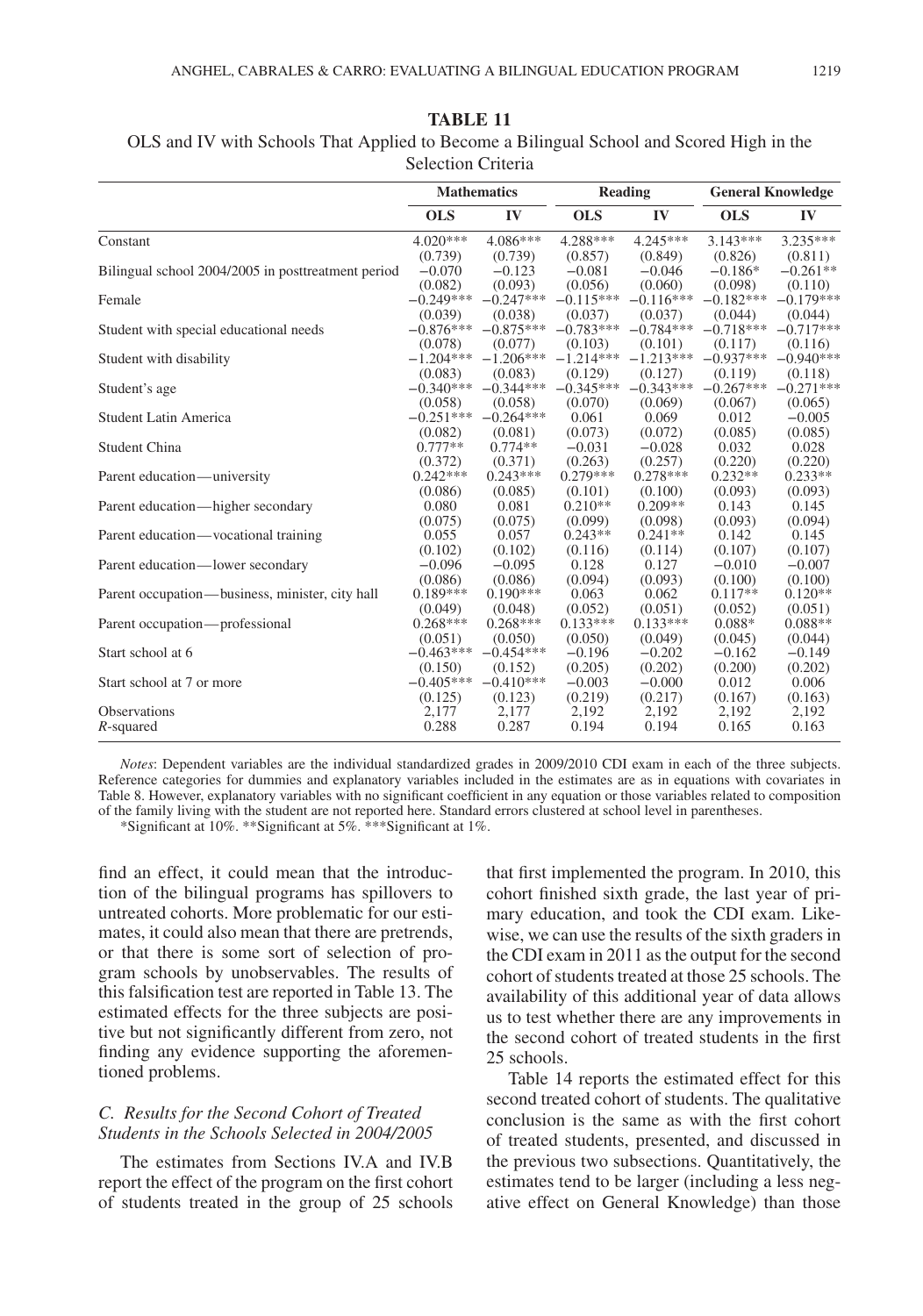| Diff-in-Diff Estimates Using as Control Group    |
|--------------------------------------------------|
| Schools That Applied to Become a Bilingual       |
| School and Scored High in the Selection Criteria |

**TABLE 12**

|                  | <b>Mathematics</b> | Reading    | General<br>Knowledge |
|------------------|--------------------|------------|----------------------|
| Constant         | 3.759***           | $3.198***$ | $2.742***$           |
|                  | (0.642)            | (0.661)    | (0.628)              |
| <b>Year 2010</b> | $-0.044$           | 0.013      | $-0.044$             |
|                  | (0.084)            | (0.069)    | (0.100)              |
| Bilingual school | 0.052              | $0.201*$   | 0.104                |
| 2004/2005        | (0.087)            | (0.110)    | (0.127)              |
| Bilingual school | $-0.097$           | $-0.203$   | $-0.256*$            |
| 2004/2005 in     | (0.109)            | (0.123)    | (0.152)              |
| CDI exam         |                    |            |                      |
| 2009/2010        |                    |            |                      |
|                  |                    |            |                      |

*Notes*: Dependent variables are the individual standardized grades in each of the three subjects. Standard errors clustered at school level in parentheses. Although not reported, estimates include the same covariates as in Table 8.

\*Significant at 10%. \*\*Significant at 5%. \*\*\*Significant at 1%.

#### **TABLE 13**

Falsification Test: Diff-in-Diff Using as False-Treated Group the Schools That Will Implement the Program 1 Year Later

|                               | <b>Mathematics</b> | Reading     | General<br>Knowledge |
|-------------------------------|--------------------|-------------|----------------------|
| Constant                      | $4.535***$         | $3.116***$  | $3.414***$           |
|                               | (0.133)            | (0.123)     | (0.138)              |
| Posttreatment                 | $-0.074***$        | $-0.088***$ | $-0.075***$          |
| period                        | (0.012)            | (0.013)     | (0.015)              |
| Bilingual school              | $-0.010$           | $-0.076$    | $-0.010$             |
| 2004/2005                     | (0.049)            | (0.049)     | (0.075)              |
| Bilingual school              | 0.018              | 0.078       | 0.075                |
| 2004/2005 in<br>posttreatment | (0.057)            | (0.051)     | (0.079)              |
| period                        |                    |             |                      |
| <b>Observations</b>           | 90.178             | 90.345      | 90.345               |

*Notes*: Dependent variables are the individual standardized grades in each of the three subjects in 2009 and 2010 exams. Standard errors clustered at school level in parentheses. Although not reported, all estimates include the same *x* covariates as in Table 8.

\*Significant at 10%. \*\*Significant at 5%. \*\*\*Significant at 1%.

reported in Table 8, but the differences are small. In any case, this small improvement in the second cohort is not enough to make the negative average effect on General Knowledge insignificant.

# *D. Results for the First Cohort of Treated Students in the Schools Selected in 2005/2006*

Next, we look at the estimated effects of the first-treated cohort of the 53 schools that became bilingual in 2005/2006. Each new selected school starts implementing the program in the first grade and expands it to the other grades, year by year, until all the primary education classes in those schools follow the bilingual program. This allows us to check if our results for the schools selected in 2004 to participate are confirmed for the schools selected in 2005, as explained in Section II, there were some significant changes in the selection criteria from one year to the next.

The estimates are reported in Table 15. We see that, as in the previous analysis for the first 25 schools selected, the effect is not significantly different from zero in mathematics and reading. However, for General Knowledge, the effect is now nonsignificant. This change in the average estimated effect could be because of a composition effect, as the effect is heterogeneous. As seen in Table 9, the effect is higher in absolute value the smaller the level of education of the parents. The students at these 53 schools have better sociodemographic characteristics than those at the first 25 bilingual schools for which we detected a negative and significant effect in General Knowledge. This is why we next look at the estimated effects by groups of observables.

We can see in Table 16 that here the effects in mathematics and reading continue being not significant for any group. Also, as for the first 25 bilingual schools, in General Knowledge, the effect is heterogeneous, and it is clearly nonsignificant for those students whose parents have a college degree, and negative and significant for those whose parents have only compulsory education or less. However, there is an important difference with respect to the estimated effect of the treatment in the first 25 schools presented in the previous sections. The negative effect of the program is smaller (in absolute value) here. This change implies that for those students whose parents have postcompulsory secondary education the effect of the program in General Knowledge is now not significantly different from zero. The estimated effect is now −0.028 and in Table 9 it was −0.259.<sup>22</sup> Also, all the other estimates for the effect in General Knowledge (column 3 in Table 16) and most of the other estimates in this table are much smaller (in absolute value) than the estimated effects for the first 25 schools.

22. A test of equality of these two estimated effects for the group "postcompulsory secondary" rejects the null hypothesis of equality of effects at 10% (*p* value is .0588). However, the null hypothesis that the effects for the other groups estimated in Table 16 are equal to those in Table 9 cannot be rejected at typical significant levels (*p* value is .3001 for "university" and .2320 for "compulsory education or less").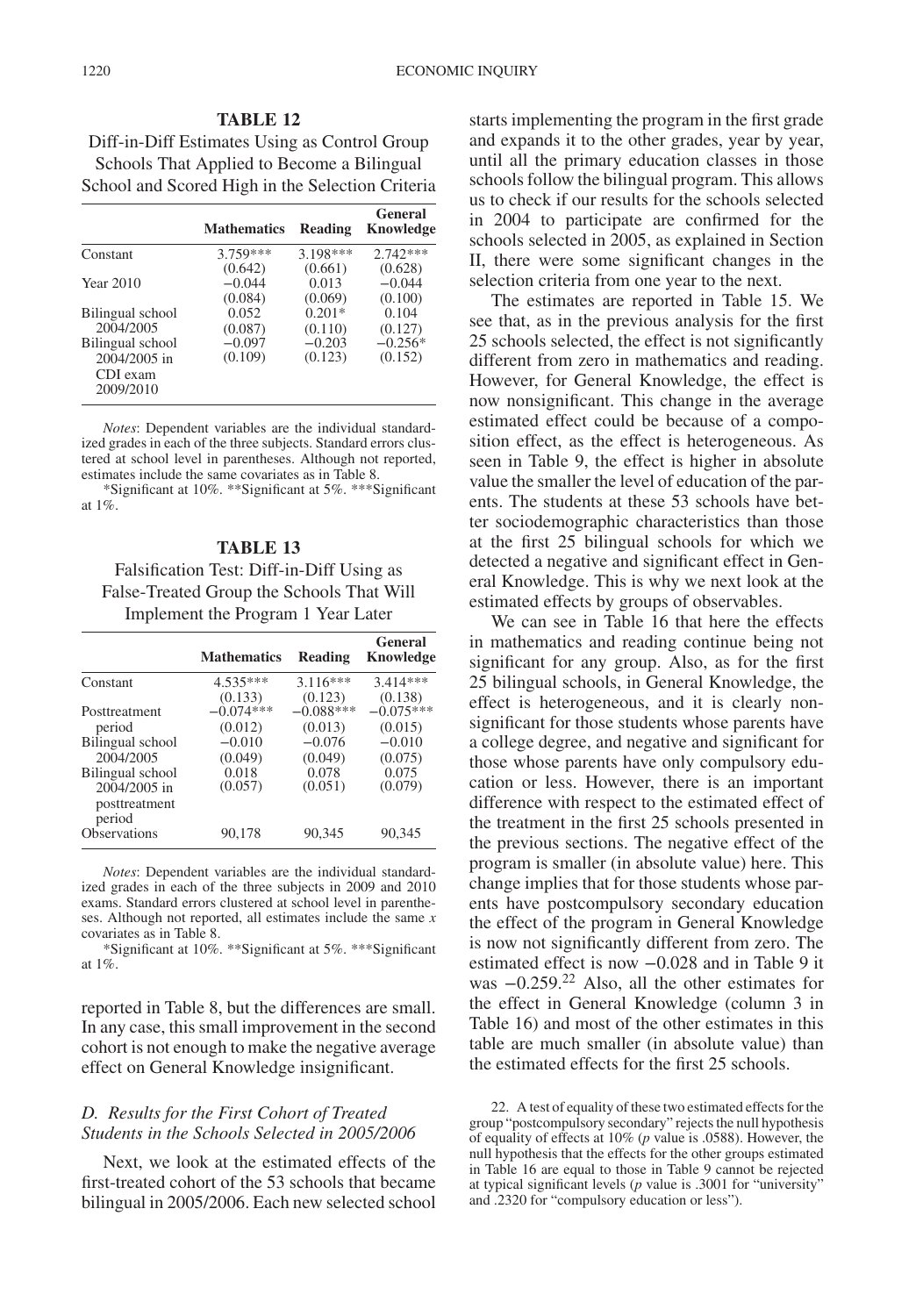# **TABLE 14**

|                                                    | <b>Mathematics</b> |             | Reading  |            | <b>General Knowledge</b> |             |
|----------------------------------------------------|--------------------|-------------|----------|------------|--------------------------|-------------|
|                                                    | $\log x$           | With x      | $\log x$ | With x     | $\log x$                 | With $x$    |
| Constant                                           | 0.006              | $4.451***$  | 0.007    | $2.859***$ | 0.004                    | $3.548***$  |
|                                                    | (0.015)            | (0.140)     | (0.014)  | (0.124)    | (0.015)                  | (0.132)     |
| Posttreatment period                               | $-0.002$           | $-0.034***$ | $-0.004$ | $-0.022*$  | 0.001                    | $-0.016$    |
|                                                    | (0.012)            | (0.012)     | (0.014)  | (0.013)    | (0.014)                  | (0.014)     |
| Bilingual school 2004/2005                         | $-0.114$           | $-0.017$    | $-0.049$ | 0.041      | $-0.049$                 | 0.075       |
|                                                    | (0.074)            | (0.059)     | (0.097)  | (0.092)    | (0.093)                  | (0.094)     |
| Bilingual school 2004/2005 in posttreatment period | 0.079              | $-0.011$    | 0.022    | $-0.082$   | $-0.076$                 | $-0.210***$ |
|                                                    | (0.078)            | (0.086)     | (0.097)  | (0.096)    | (0.090)                  | (0.091)     |
| <b>Observations</b>                                | 110,939            | 91.681      | 110,966  | 91,705     | 110,966                  | 91,705      |

Diff-in-Diff with and without Covariates: Second Class of Students Treated at the 25 Schools Selected to Implement the Bilingual Program in 2004/2005. Comparing CDI 2010/2011 with CDI 2008/2009

*Notes*: Dependent variables are the individual standardized grades in each of the three subjects in 2008/2009 and 2010/2011. Standard errors clustered at school level in parentheses. Although not reported, estimates with *x* include the same covariates as in Table 8.

\*Significant at 10%. \*\*Significant at 5%. \*\*\*Significant at 1%.

### **TABLE 15**

Diff-in-Diff with and without Covariates: First Class of Students Treated at the 54 Schools Selected to Implement the Bilingual Program in 2005/2006

|                                                    |          | <b>Mathematics</b> | Reading  |            | <b>General Knowledge</b> |            |
|----------------------------------------------------|----------|--------------------|----------|------------|--------------------------|------------|
|                                                    | $\log x$ | With x             | $\log x$ | With x     | No $x$                   | With $x$   |
| Constant                                           | 0.005    | $5.177***$         | 0.002    | $3.265***$ | 0.004                    | $3.720***$ |
|                                                    | (0.015)  | (0.139)            | (0.012)  | (0.136)    | (0.014)                  | (0.138)    |
| Posttreatment period                               | $-0.000$ | $0.041***$         | 0.000    | $0.067***$ | 0.001                    | $0.058***$ |
|                                                    | (0.012)  | (0.012)            | (0.011)  | (0.011)    | (0.014)                  | (0.014)    |
| Bilingual school 2005/2006                         | $-0.088$ | 0.003              | $-0.042$ | 0.016      | $-0.024$                 | 0.073      |
|                                                    | (0.066)  | (0.050)            | (0.056)  | (0.040)    | (0.075)                  | (0.064)    |
| Bilingual school 2005/2006 in posttreatment period | $-0.010$ | $-0.058$           | $-0.004$ | $-0.022$   | $-0.029$                 | $-0.086$   |
|                                                    | (0.064)  | (0.059)            | (0.049)  | (0.048)    | (0.069)                  | (0.067)    |
| <b>Observations</b>                                | 109,885  | 95,861             | 109,996  | 96,004     | 109,996                  | 96,004     |

*Notes*: Dependent variables are the individual standardized grades in each of the three subjects in 2009/2010 and 2010/2011. Standard errors clustered at school level in parentheses. Although not reported, estimates with *x* include the same covariates as in Table 8.

\*Significant at 10%. \*\*Significant at 5%. \*\*\*Significant at 1%.

What can explain the different effects of the program found between the 25 schools selected to implement the program in 2004/2005 and the 53 schools selected in 2005/2006? Given that the characteristics of the students are different in these two groups of schools, the differential effect might be capturing positive peer effects in the 53 schools. To check this hypothesis, we estimate our models including as explanatory variables the average parent's education levels of the students in each school. These variables are not significantly different from zero and the estimated effects of the policy do not change.<sup>23</sup>

Another explanation could be that those selected in 2005/2006 are more suited and better prepared to implement the program so that the negative effect observed in the 25 schools is mitigated. As explained in Section II, in 2005/2006, the English level of teachers in candidate schools was evaluated with an exam and the result in that exam was part of the criteria used to select schools. This may imply that the schools selected in 2005/2006 were more prepared to teach in English. If this hypothesis is correct, it would imply that a great part of the negative effect found for the 25 bilingual schools from 2004 to 2005 is because of an insufficient previous English training of the teachers in the schools selected. This is only a conjecture, which at this point we cannot test with the data available to us.

<sup>23.</sup> We have also done regressions interacting the treatment with the proportion of parents in each of the educational categories and the treatment effect does not change either.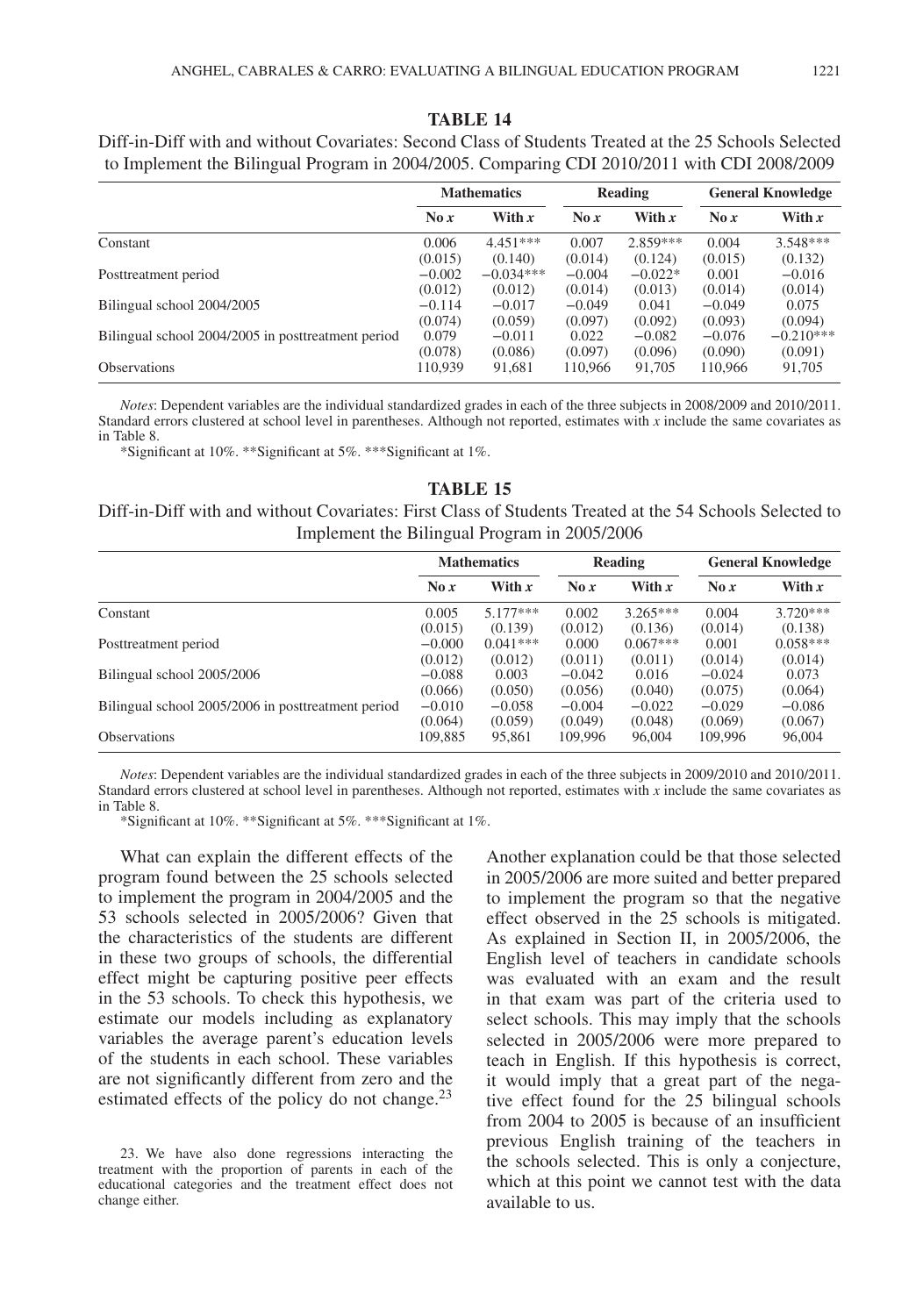| <b>Groups by Parents' Education</b> | <b>Mathematics</b> | Reading  | <b>General Knowledge</b> | <b>Proportion</b> |
|-------------------------------------|--------------------|----------|--------------------------|-------------------|
| University                          | $-0.099$           | $-0.070$ | $-0.026$                 | 37.53%            |
|                                     | (0.076)            | (0.062)  | (0.077)                  |                   |
| Postcompulsory secondary            | $-0.006$           | 0.004    | $-0.028$                 | 19.92%            |
|                                     | (0.075)            | (0.086)  | (0.086)                  |                   |
| Compulsory education or less        | $-0.057$           | $-0.091$ | $-0.199*$                | 11.76%            |
|                                     | (0.129)            | (0.068)  | (0.111)                  |                   |

### **TABLE 16**

Diff-in-Diff for the 2005/2006 Schools: Estimated Treatment Effects Using Separate Regressions by Observable Groups of Students

*Notes*: Dependent variables are the individual standardized grades in each of the three subjects in CDI exams in 2010 and 2011. The sample used for these estimates are students of Spanish origin (i.e., nonimmigrants), not older than 12 years and that do not have special education needs. They are divided by parents' education in three groups. Proportion is the percentage that each group represents over the total sample of students (including those groups like students older than 12 years whose diff-in-diff estimates are not presented here). The following covariates were included in these regression though not reported: dummies for year of the exam and bilingual schools, sex, occupation of the parents, composition of the household in which the student lives and age at which the student started to go to school, preschool or daycare. Standard errors clustered at school level in parentheses. \*Significant at 10%.

### V. CONCLUDING REMARKS

All our estimates to identify the effect of the bilingual program on different learning outcomes, which control for observable students' characteristics and use several ways to control for self-selection, lead to the same conclusion: there is a clear negative effect, which is quantitatively substantial, on learning the subject taught in English, and the effect is not significantly different from zero on mathematical skills and on reading in Spanish. The outcome variable used to measure learning in these three subjects is a general standardized exam on the basic skills that any student in sixth grade is supposed to have acquired during the primary school years.

Two aspects of the results are particularly important because of their potential policy implications. The first one is that the negative effects are concentrated on the children of less educated parents. The second one is that the negative effect is much larger (in absolute value) for the group of schools that started participating in 2004 than for those that started in 2005. This even makes the negative effect not significantly different from zero on average and for the students whose parents have more than lower-secondary education. From 2004 to 2005, there was a change in the rules that increased the required English knowledge of the teachers at participating schools. It would be worth ascertaining to which extent this is the cause of the decrease in the negative impact.

Given the change in observable characteristics of the students after the introduction of the program, a change in unobservable characteristics

might be suspected. This might bias our estimates. Given the different sources of the change in the population of students in bilingual schools, the direction of the bias is uncertain. However, it is not unreasonable to assume that the change in unobservable characteristics is the same as in the observable ones. If that were the case, this would reinforce our negative and significant effect on General Knowledge and it might turn the estimated insignificant effect on mathematics and reading into a negative and significant effect. On the other hand, if observables and unobservables are positively correlated, the observable characteristics should already be picking up much of the effect of unobservables and for this reason the effect of the program would not differ much from our current estimates, especially if the positive correlation between observables and unobservables is very high. The difficulties we experience in being certain about the effects of the policy are a stark reminder about the necessity of introducing policies in a way that facilitates its correct evaluation. This is particularly unforgivable in a context like the present one, when the policy was introduced gradually and the applicants were all quite similar.

This study is based only on the first two cohorts of students finishing primary education in the bilingual program. The addition of more cohorts and more schools in future years may allow for a more detailed analysis. One particularly worthwhile aspect for further research is the reaction of parents when choosing schools once it is known at the time of entering preschool that the school is part of the bilingual program. We might observe a marked segregation of students.